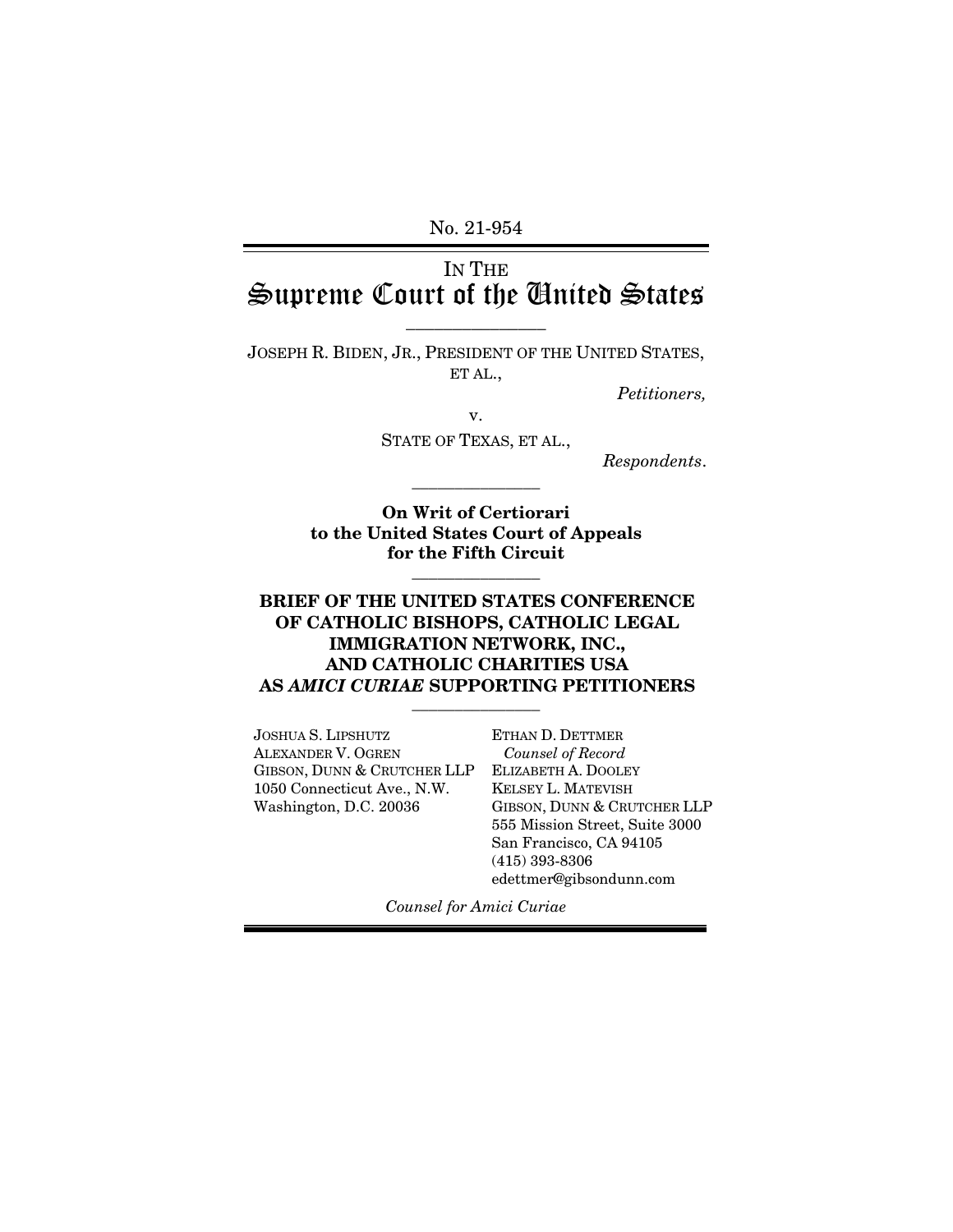# **TABLE OF CONTENTS**

| Page                                                                             |  |
|----------------------------------------------------------------------------------|--|
|                                                                                  |  |
|                                                                                  |  |
|                                                                                  |  |
|                                                                                  |  |
| <b>MPP Forsakes Vulnerable Refugees</b><br>Ι.<br>Seeking Access to Protection By |  |
| Subjecting Them to Further Danger5                                               |  |
|                                                                                  |  |
|                                                                                  |  |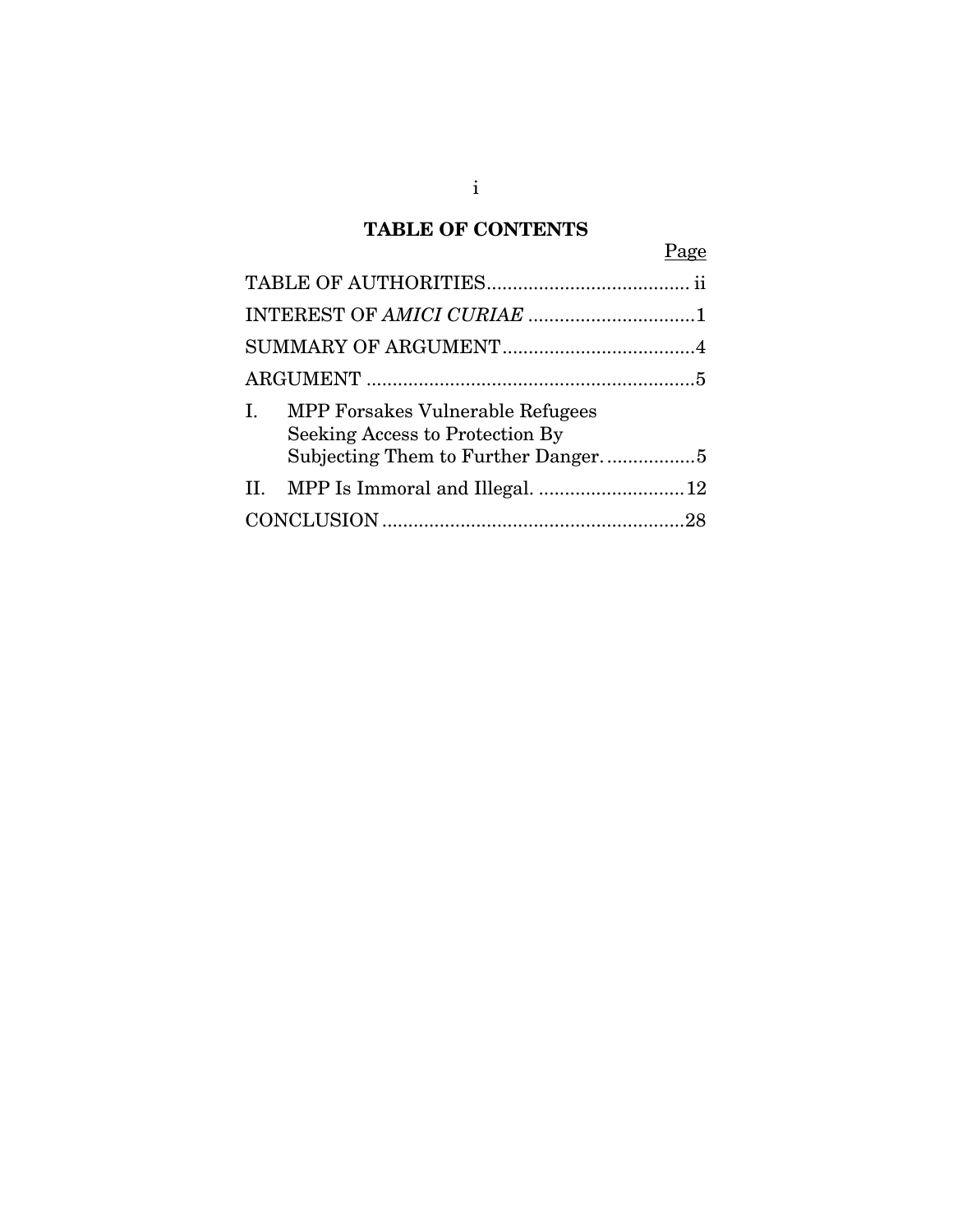# **TABLE OF AUTHORITIES**

Page(s)

## **Cases**

| DHS v. Regents of the Univ. of Cal.,                                       |
|----------------------------------------------------------------------------|
|                                                                            |
| <i>Innovation Law Lab v. Wolf,</i><br>951 F.3d 1073 (9th Cir. 2020), vac'd |
|                                                                            |
|                                                                            |
| INS v. Cardoza-Fonseca,                                                    |
|                                                                            |
| <i>INS v. Stevic,</i>                                                      |
|                                                                            |
|                                                                            |
| Ledezma-Galicia v. Holder,                                                 |
|                                                                            |
| <b>Statutes</b>                                                            |
|                                                                            |
|                                                                            |
|                                                                            |

| Pub. L. No. 96-212, §202(e), 94 Stat. 102     |  |
|-----------------------------------------------|--|
| Pub. L. No. 104-208, Div. C, $\S 304(a)(3)$ , |  |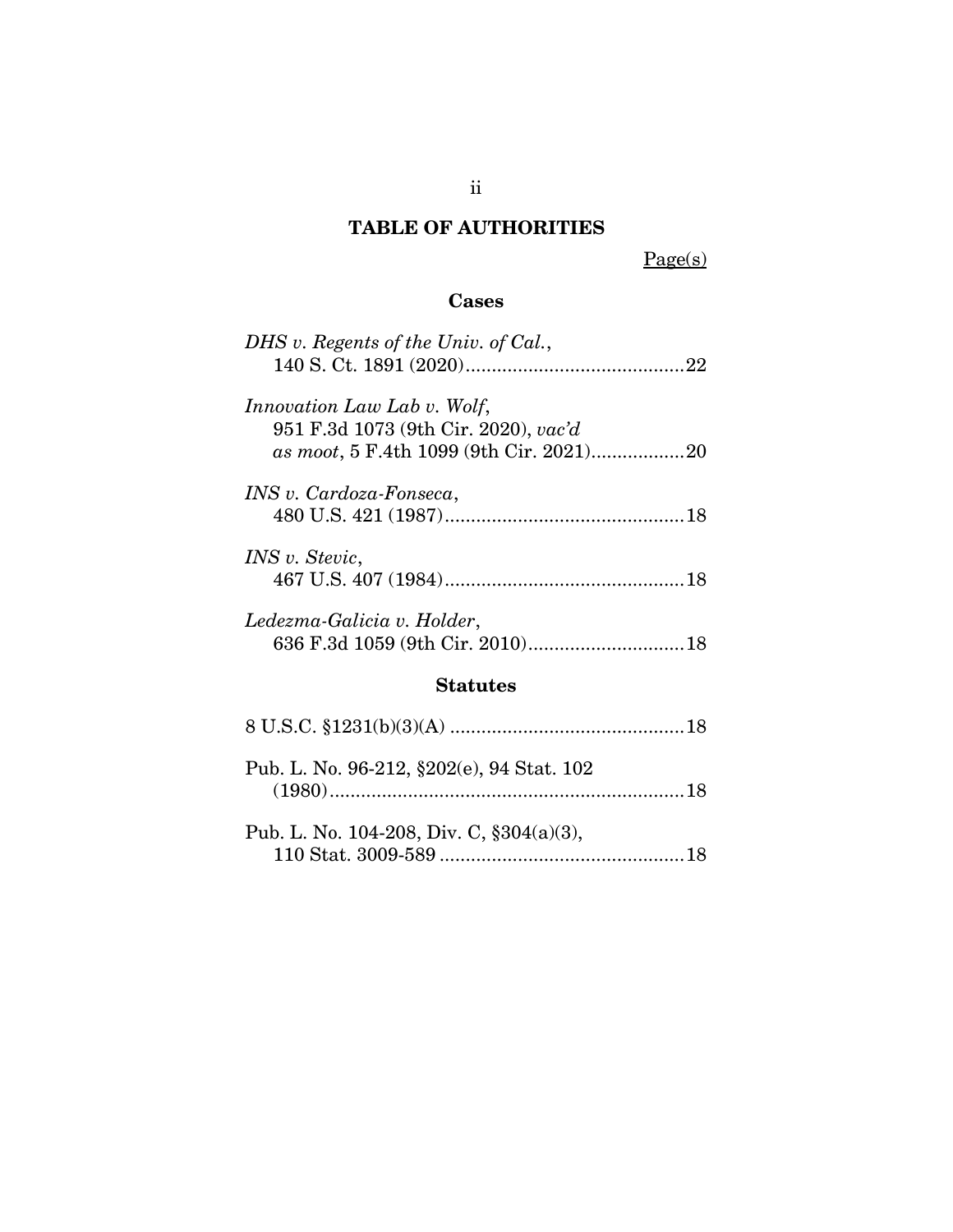# **Treaties**

| 1951 Refugee Convention, UNHCR,                                                                                                                                                                                                                        |
|--------------------------------------------------------------------------------------------------------------------------------------------------------------------------------------------------------------------------------------------------------|
| Protocol Relating to the Status of Refugees,                                                                                                                                                                                                           |
| <b>Other Authorities</b>                                                                                                                                                                                                                               |
| 161 CONG. REC. 138 (daily ed. Sept. 24,                                                                                                                                                                                                                |
| A Catholic Framework for Economic<br>Life, a Statement of the U.S. Catholic<br>Bishops, USCCB,                                                                                                                                                         |
| Advisory Opinion on the Extraterritorial<br><b>Application of Non-Refoulement</b><br>Obligations Under the 1951<br>Convention Relating to the Status of<br>Refugees and Its 1967 Protocol,<br>UNHCR (Jan. 26, 2007),<br>https://tinyurl.com/yy25y4sr17 |
| Alessandro Speciale, Pope Francis<br>Decries "Globalization of<br>Indifference," Wash. Post (July 8,                                                                                                                                                   |
| Asylum at the Border Is "Effectively<br>Over," El Paso Bishop Says, Catholic<br>Sentinel (June 28, 2020),                                                                                                                                              |

# iii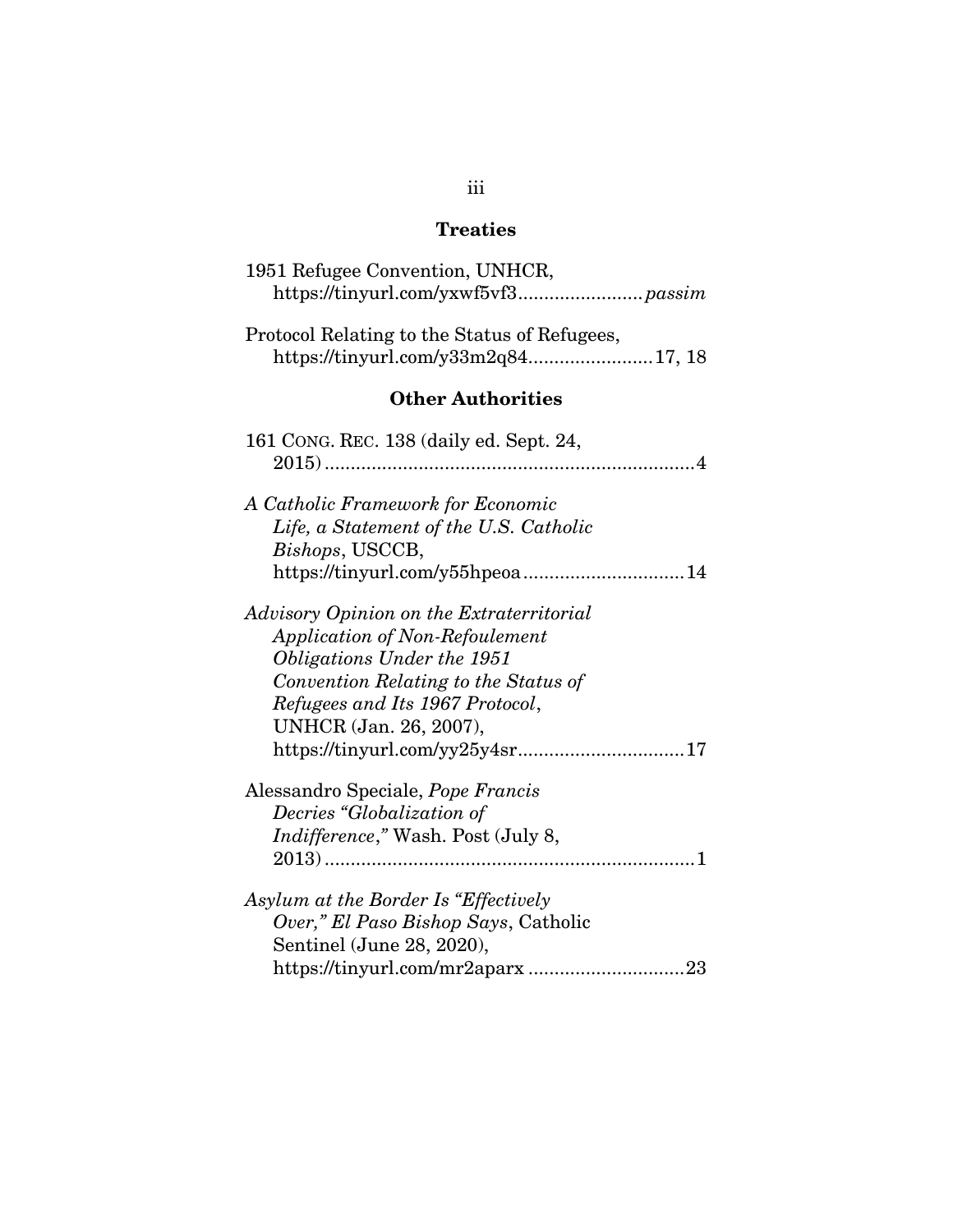| Bishop Joe S. Vásquez & Sean<br>Callahan, USCCB Migration<br>Chairman and CRS President Issue<br><b>Statement Supporting Texas-Mexico</b><br><b>Border Bishops' Statement on Recent</b><br>U.S. Government Asylum Policy,<br>USCCB (Mar. 13, 2019), |
|-----------------------------------------------------------------------------------------------------------------------------------------------------------------------------------------------------------------------------------------------------|
| Catechisms of the Catholic Church14, 15                                                                                                                                                                                                             |
| <b>CLINIC Condemns the Biden</b><br>Administration's Decision to Restart<br>MPP and Doubles Down on Its Call<br>for Termination, in Support of<br>Asylum Seekers, CLINIC (Dec. 2,<br>2021), https://tinyurl.com/2p8azht6 23                         |
| Dan Froomkin, Talking to Survivors of<br>the SS St. Louis, Medium (Jan. 27,<br>2017), https://tinyurl.com/2p96hzz316                                                                                                                                |
| David Agren, Remain in Mexico:<br>Migrants Face Deadly Peril as Biden<br>Restores Trump Policy, Guardian<br>(Dec. 3, 2021),<br>$\textit{https://tinyurl.com/3fjfav2y}\dots\dots\dots\dots\dots\dots\dots\dots\dots\dots\dots 8$                     |
| $Exodus 23:9$ and $11$                                                                                                                                                                                                                              |
| Fr. Thomas Betz, Catholic Social Teach-<br>ing on Immigration and the Move-<br>ment of Peoples, USCCB,<br>https://tinyurl.com/yxlerkxz14, 15                                                                                                        |
|                                                                                                                                                                                                                                                     |

iv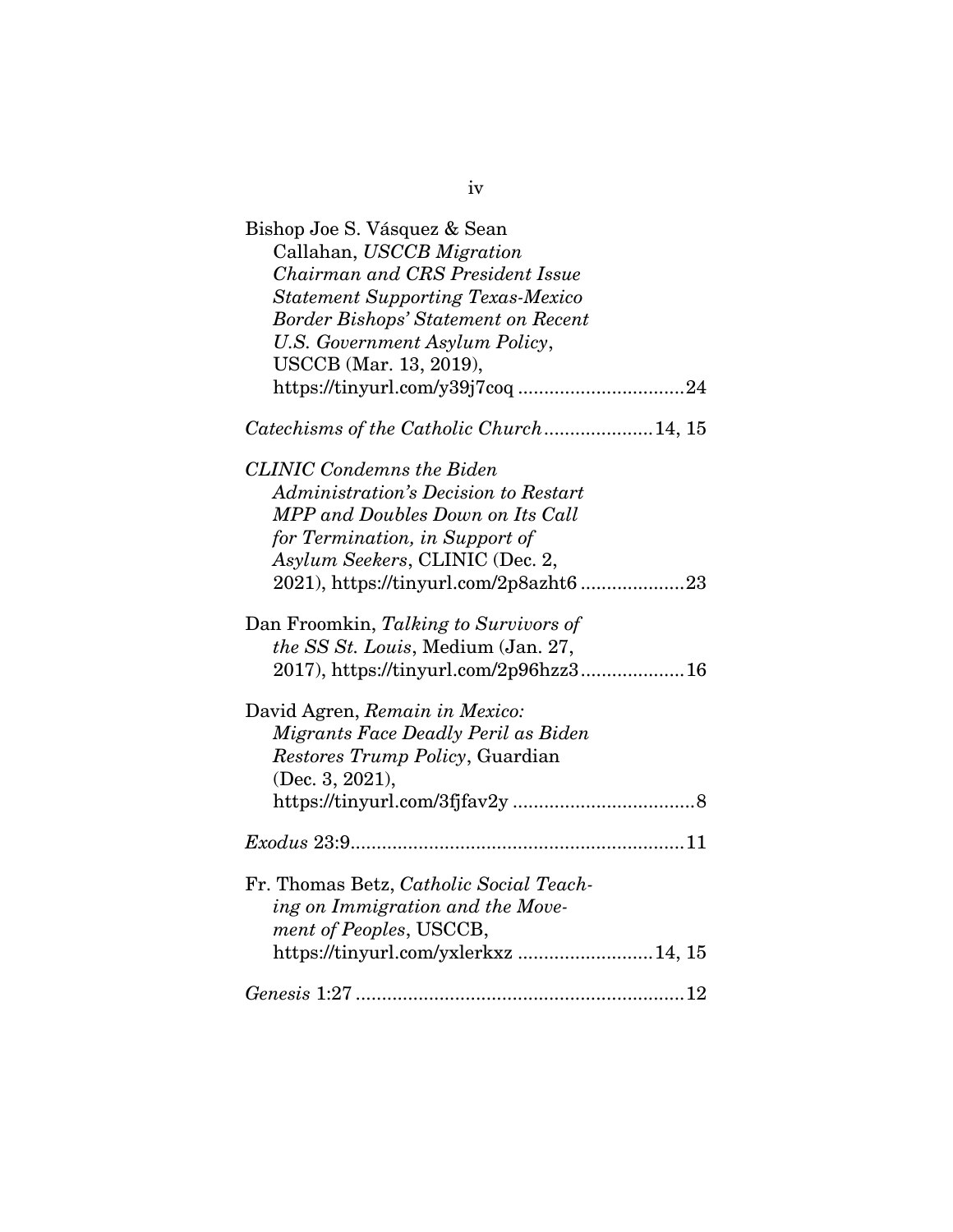| John F. Kennedy, Statement by the<br>President Upon Signing the<br>Migration and Refugee Assistance<br>Act, UC Santa Barbara: Am.<br>Presidency Project (June 28, 1962),                        |
|-------------------------------------------------------------------------------------------------------------------------------------------------------------------------------------------------|
|                                                                                                                                                                                                 |
| Lyndon B. Johnson, Special Message to<br>the Senate Transmitting the Protocol<br>Relating to the Status of Refugees,<br>UC Santa Barbara: Am. Presidency<br>Project (Aug. 1, 1968), https://ti- |
|                                                                                                                                                                                                 |
| Modern Catholic Social Teaching on<br>Immigration: Notable Quotes,<br>CLINIC (June 18, 2015),<br>https://tinyurl.com/yc2bax3u 12                                                                |
| Modern Catholic Social Teaching on<br>Immigration: Notable Quotes,<br>CLINIC (Oct. 2015), https://ti-                                                                                           |
| Nicole Narea, The Abandoned Asylum<br>Seekers on the US-Mexico Border,<br>Vox (Dec. 20, 2019),                                                                                                  |

v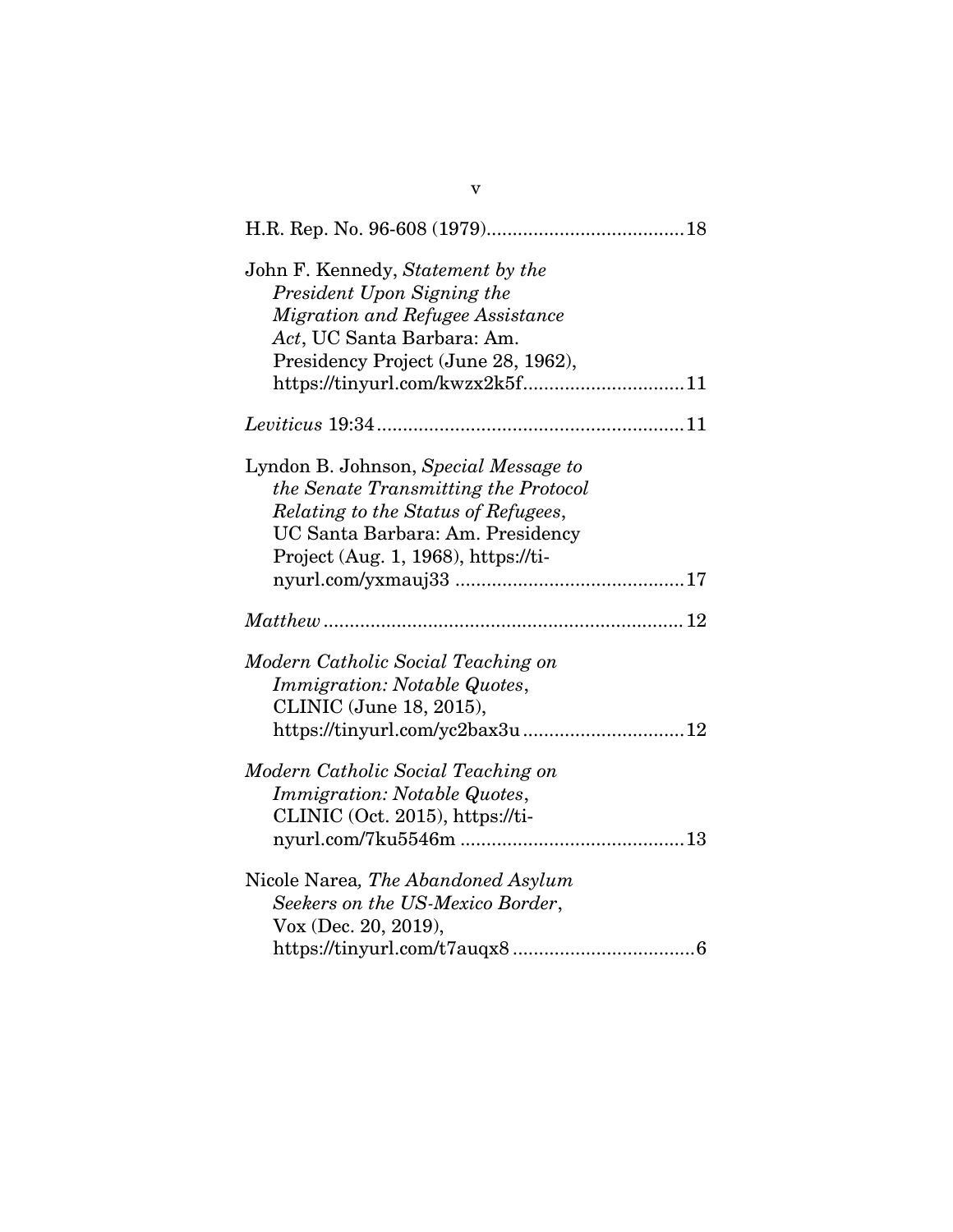| Pontifical Council "Cor Unum" &<br>Pontifical Council for the Pastoral<br>Care of Migrants & Itinerant People,<br>Refugees: A Challenge to Solidarity,<br>Vatican, https://tinyurl.com/alygjkm 13 |
|---------------------------------------------------------------------------------------------------------------------------------------------------------------------------------------------------|
| Pontifical Council for Justice and Peace,<br>Compendium of the Social Doctrine                                                                                                                    |
| Pope Benedict XVI, General Audience,<br>Vatican (Feb. 6, 2013),                                                                                                                                   |
| Pope Benedict XVI, Message of His<br>Holiness Pope Benedict XVI for the<br>World Day of Migrants and Refugees,<br>Vatican (Oct. 12, 2012),<br>https://tinyurl.com/y6jgu8un15                      |
| Pope Francis, Address to Participants in<br>the 6th International Forum on<br>Migration and Peace, Vatican (Feb.<br>21, 2017),<br>https://tinyurl.com/y95d7gu812                                  |
| Pope Francis, Fratelli Tutti, Vatican<br>(Oct. 3, 2020), https://ti-                                                                                                                              |
| Pope Francis, Message of His Holiness<br>Pope Frances for the 104th World<br>Day of Migrants and Refugees,<br>Vatican (Jan. 14, 2018),<br>https://tinyurl.com/ycsawo9512                          |

vi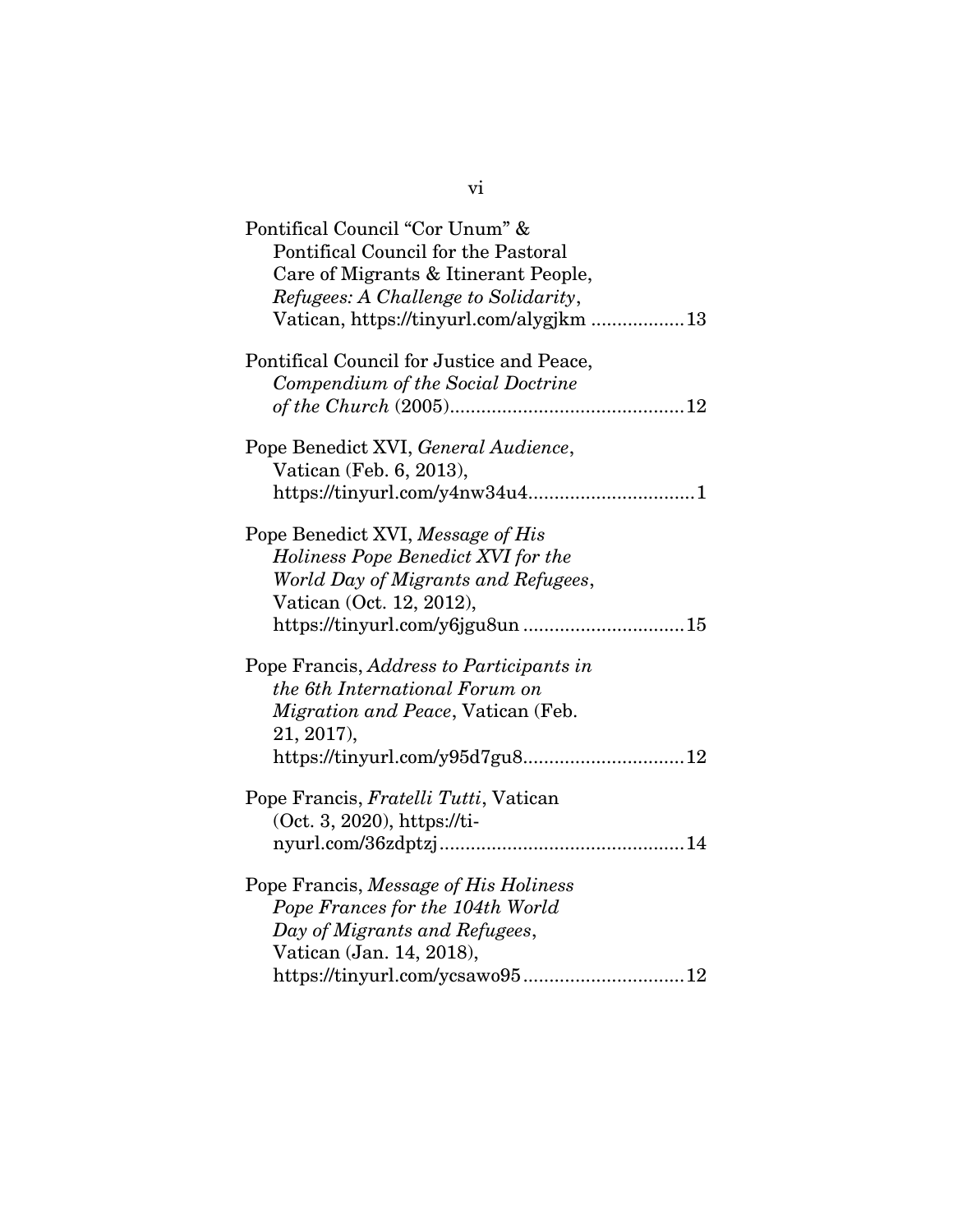| Pope Francis, Message of His Holiness      |
|--------------------------------------------|
| Pope Francis for the Celebration of        |
| the 51st World Day of Peace, Vatican       |
| (Jan. 1, 2018),                            |
|                                            |
| Pope Pius XII, Exsul Familia Naza-         |
| <i>rethana</i> , Papal Encyclicals Online  |
| $(1952)$ , https://tinyurl.com/3k7r7h2p 14 |
| Pope Saint John Paul II, Speech to the     |
| General Assembly of the                    |
| International Catholic Migration           |
|                                            |
| Pope Saint John Paul II, Undocumented      |
| Migrants, Message of Pope John             |
| Paul II for World Migration Day,           |
| Vatican (July 25, 1995),                   |
| https://tinyurl.com/ybyoseuo15             |
| Pope Saint John Paul II, Message of the    |
| Holy Father John Paul II for the           |
| 90th World Day of Migrants and             |
| <i>Refugees, Vatican (Dec. 15, 2003),</i>  |
|                                            |
| President Jimmy Carter, Refugee Act of     |
| 1980 Statement on Signing S. 643           |
| Into Law, UC Santa Barbara: Am.            |
| Presidency Project (Mar. 18, 1980),        |
| https://tinyurl.com/3utvs2wy18             |

vii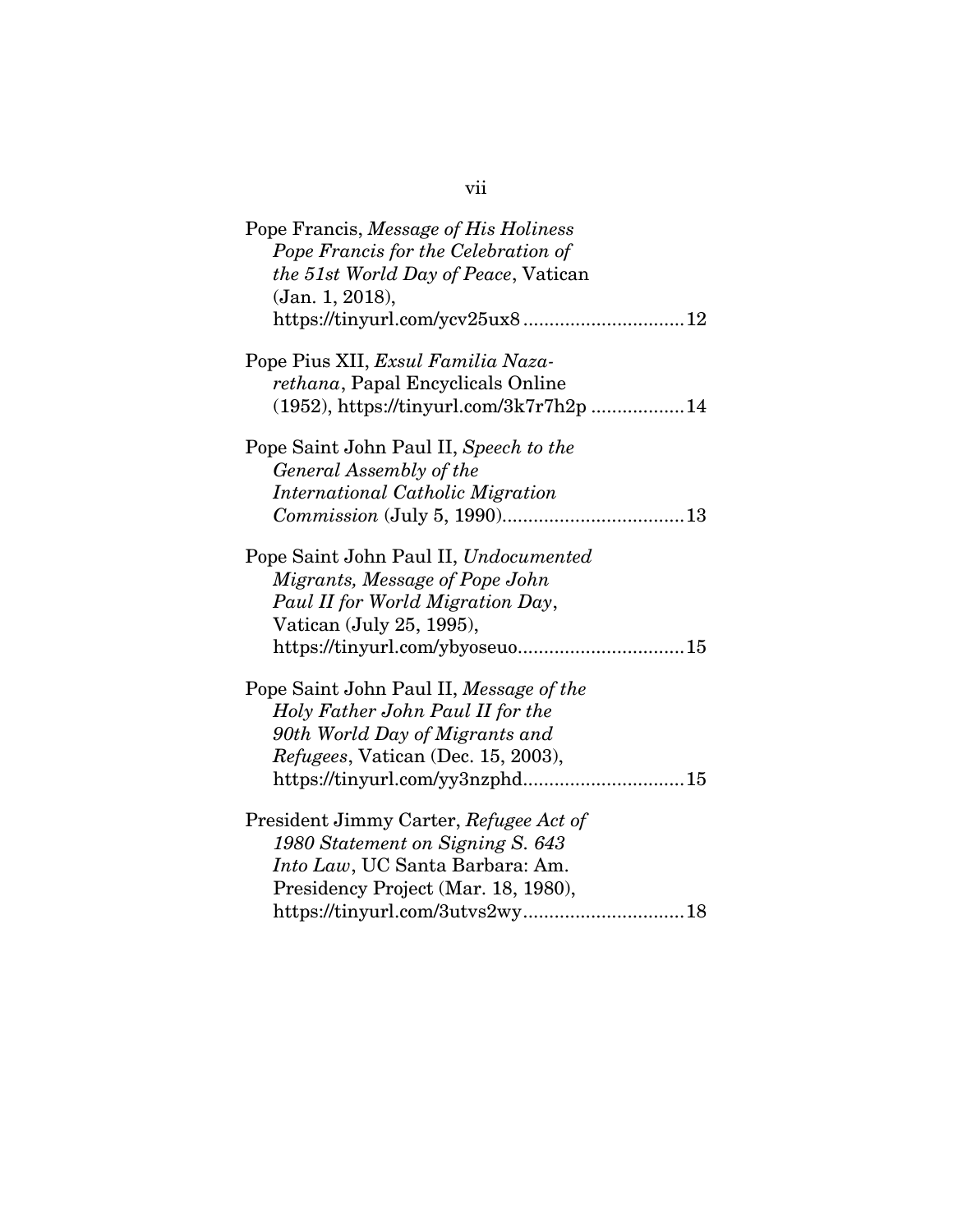| President Ronald Reagan, Farewell<br>Address, Ronald Reagan<br>Presidential Libr. & Museum (Jan.<br>11, 1989),                                                         |
|------------------------------------------------------------------------------------------------------------------------------------------------------------------------|
| Press Release, Migrant Protection<br>Protocols, U.S. Dep't of Homeland<br>Sec. (Jan. 24, 2019),                                                                        |
| Press Release, Secretary Nielsen<br><b>Announces Historic Action to</b><br>Confront Illegal Immigration, U.S.<br>Dep't of Homeland Sec. (Dec. 20,                      |
| Responding to Refugees and Migrants:<br>Twenty Action Points for the Global<br>Compacts, Vatican,<br>https://tinyurl.com/yxofpvcp 13, 19                               |
| Sir Elihu Lauterpacht & Daniel<br>Bethlehem, The Scope and Content<br>of the Principle of Non-Refoulement:<br>Opinion, UNHCR (2003),<br>https://tinyurl.com/y6cunlqe17 |
| U.S. & Mexican Catholic Bishops,<br>Strangers No Longer: Together on<br><i>the Journey of Hope, USCCB</i> (Jan.<br>22, 2003), https://ti-                              |

viii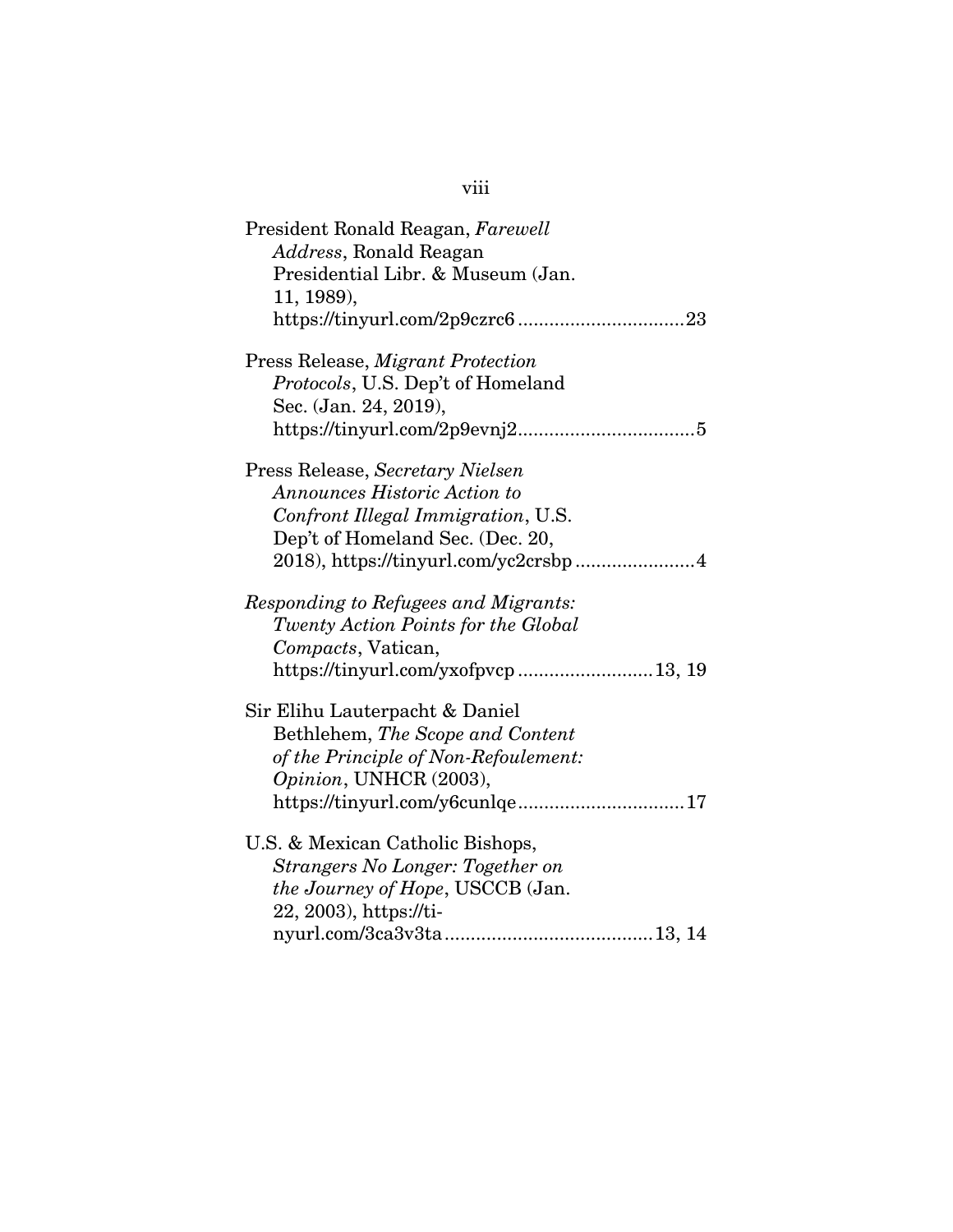| Statement of the Bishops of the Border<br>Between Texas and Northern Mexico,<br>Just. for Immigrants (Mar. 4, 2019),<br>23                                                         |
|------------------------------------------------------------------------------------------------------------------------------------------------------------------------------------|
| Tania Guerrero, "Out of sight, out of<br>mind:" Six Stories of Asylum Seekers<br>and Migrants Under MPP, CLINIC<br>(Jan. 28, 2020),                                                |
| Tania Guerrero, Seven Migrant<br><b>Protection Protocols stories from</b><br>Estamos Unidos: Asylum Project,<br>CLINIC (Nov. 18, 2019),                                            |
| Timothy E. Lynch, Refugees,<br>Refoulement, and Freedom of<br>Movement: Asylum Seekers' Right to<br>Admission and Territorial Asylum,                                              |
| UNHCR Comment on Reinstatement of<br>U.S. Policy That Endangers Asylum<br>Seekers, UNHCR (Dec. 2, 2021),                                                                           |
| U.S. Bishops' Migration Chairman<br><b>Expresses Concern Over</b><br>Reimplementation of Migrant<br>Protection Protocols, USCCB (Dec. 3,<br>2021), https://tinyurl.com/y6kezfsr 24 |

ix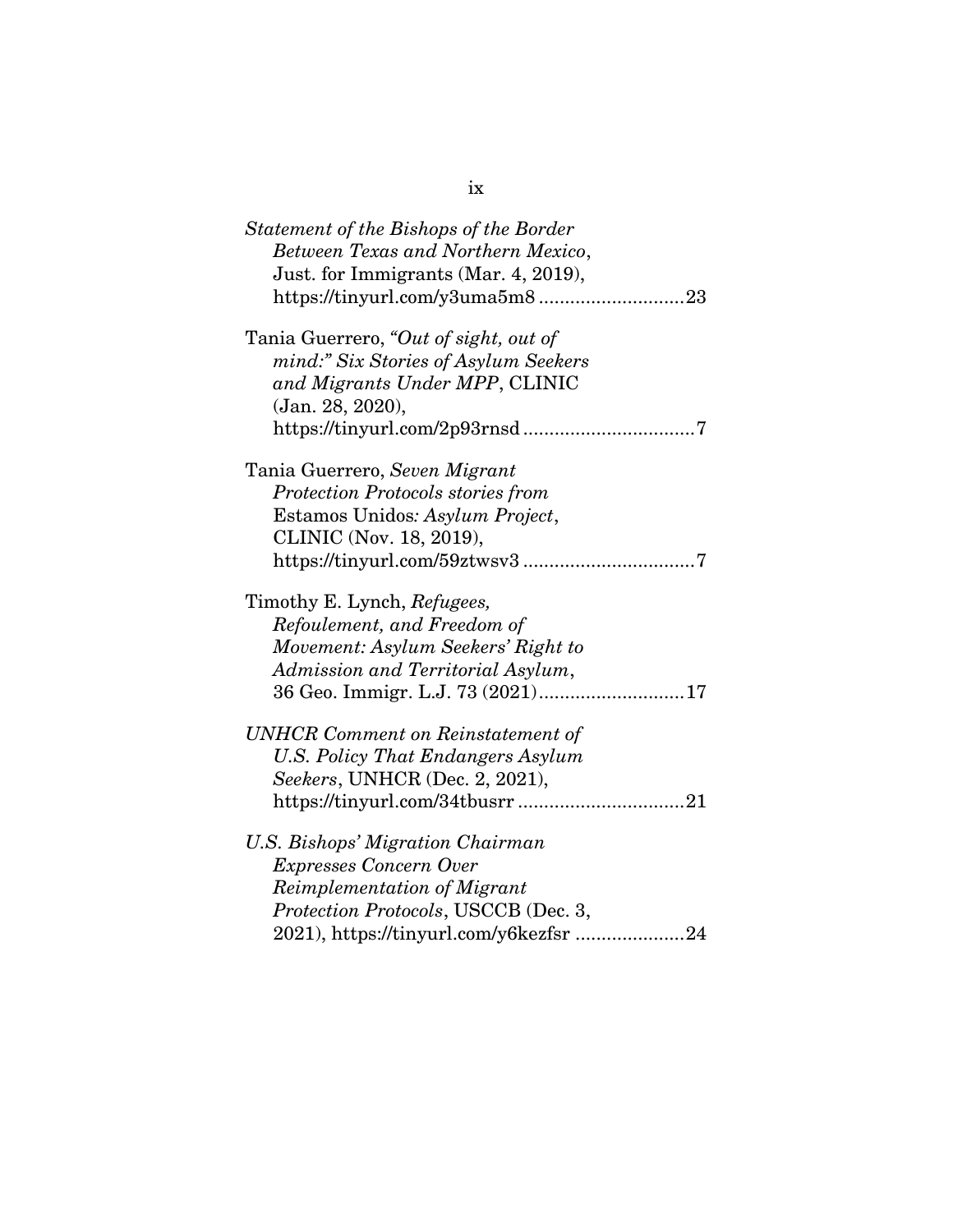*U.S. Bishops' Migration Chairman Responds to Outcome of Supreme Court Case on Migrant Protection Protocols*, USCCB (June 24, 2021), https://tinyurl.com/4naps8d5 ............................... 20

x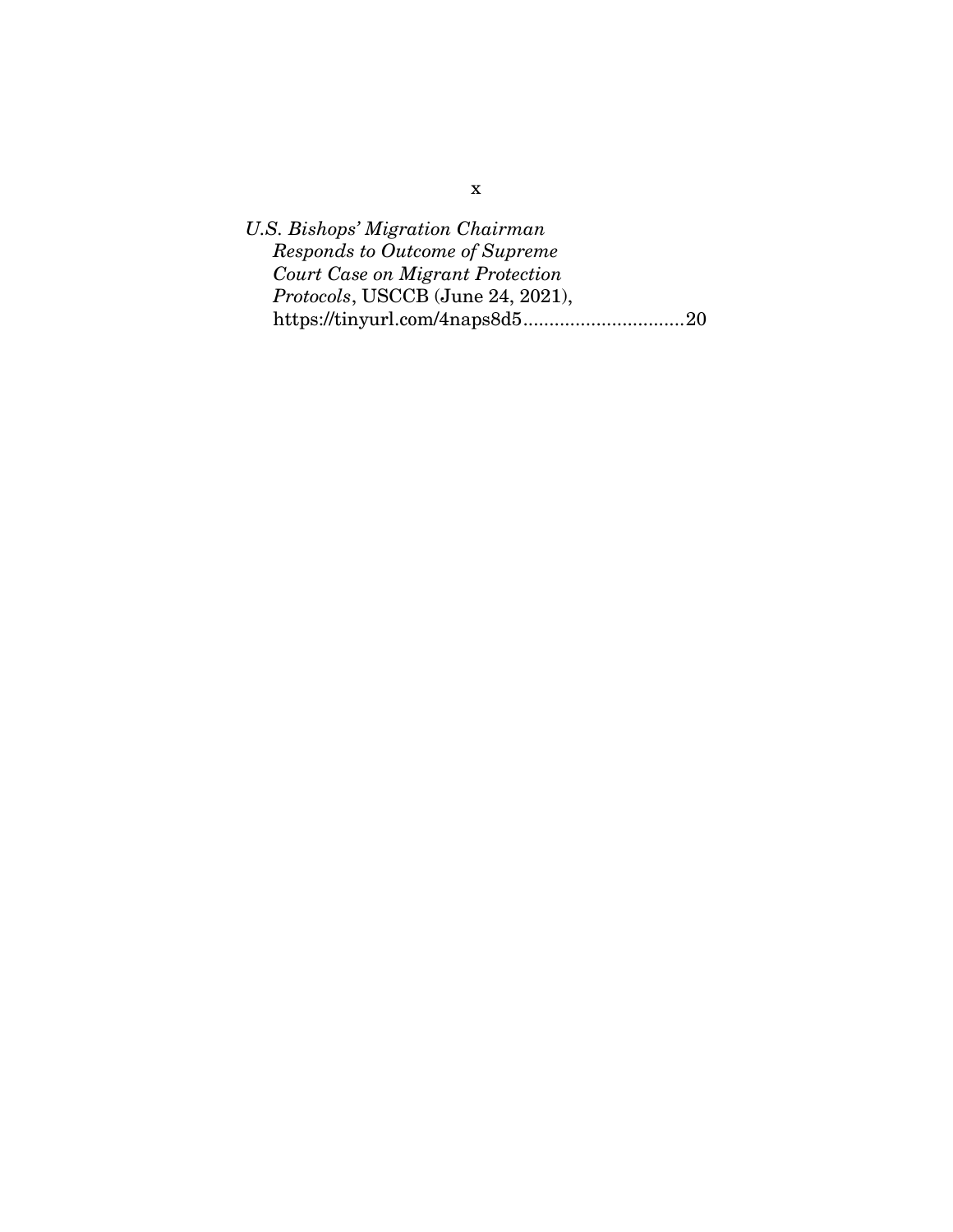#### **INTEREST OF** *AMICI CURIAE* 1

*Amici* are motivated by the teachings of the Catholic Church, which include a central belief that every person is imbued with an inviolable dignity, and that all human life, created in the image and likeness of God, is sacred. It is through this lens that the Church stands "against every attempt to evaluate the person according to utilitarian and power-based criteria." Pope Benedict XVI, *General Audience*, Vatican (Feb. 6, 2013), https://tinyurl.com/y4nw34u4. These teachings extend to migrants seeking refuge in a foreign land. Since the beginning of his pontificate, Pope Francis has consistently spoken out on the issue of migration and condemned the growing "globalization of indifference" facing those who flee violence, persecution, and other life-threatening circumstances. Alessandro Speciale, *Pope Francis Decries "Globalization of Indifference*,*"* Wash. Post (July 8, 2013), https://tinyurl.com/y4bu6wyg.

It is these elements of persecution and physical danger that give rise to a legal right to obtain protection under domestic and international law. Perpetuating the Migrant Protection Protocols ("MPP") is contrary to such law and the long-established teachings of the Church, as it subjects those fleeing violence and danger in their home country to similar—or greater harm in Mexico. The policy has strained the alreadylimited resources of nonprofit organizations serving

 $\overline{a}$ 

<sup>1</sup> Pursuant to this Court's Rule 37.6, *amici* state that this brief was not authored in whole or in part by counsel for any party, and that no person or entity other than *amici*, its members, or its counsel made a monetary contribution intended to fund the preparation or submission of this brief. All parties have consented to the filing of this brief.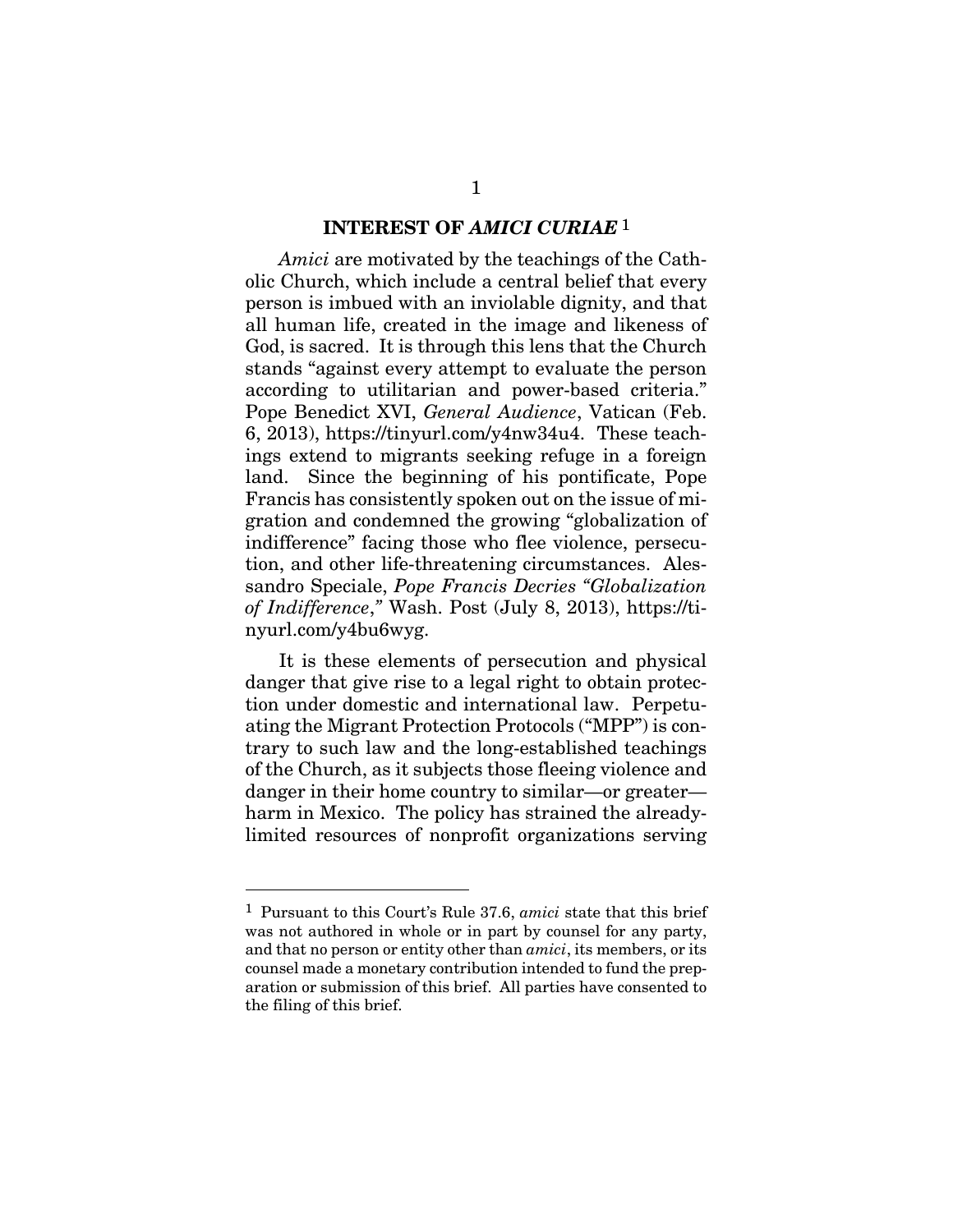migrants in communities along the U.S.–Mexico border, many of which organizations are Catholic and run by, or otherwise affiliated with, the various dioceses of the region. Given their strong presence along the border, Catholic entities consistently bear witness to the ongoing human suffering brought on by MPP. *Amici* object to the endangerment and arbitrary return of individuals seeking asylum in the United States.

**The United States Conference of Catholic Bishops.** The United States Conference of Catholic Bishops (the "Conference" or "USCCB") is a nonprofit corporation whose members are the active Cardinals, Archbishops, and Bishops of the United States and the U.S. Virgin Islands. On behalf of the Christian faithful, the USCCB advocates and promotes the pastoral teachings of the Church in a broad range of areas, from the free expression of ideas and the rights of religious organizations and their adherents, to fair employment and equal opportunity for the underprivileged, protection of the rights of parents and children, the value of human life from conception to natural death, and care for immigrants and refugees. When lawsuits touch upon important tenets of Catholic teaching, the Conference has filed *amicus curiae* briefs to assert its view, most often in this Court. In so doing, the Conference seeks to further the common good for the benefit of all.

**The Catholic Legal Immigration Network, Inc.** The Catholic Legal Immigration Network, Inc. (CLINIC), is the nation's largest network of non-profit immigration legal services providers, with nearly 450 affiliates in 49 states. Through its *Estamos Unidos* project, CLINIC previously served asylum seekers in Ciudad Juarez, Mexico, who were impacted by the first iteration of MPP. CLINIC continues to conduct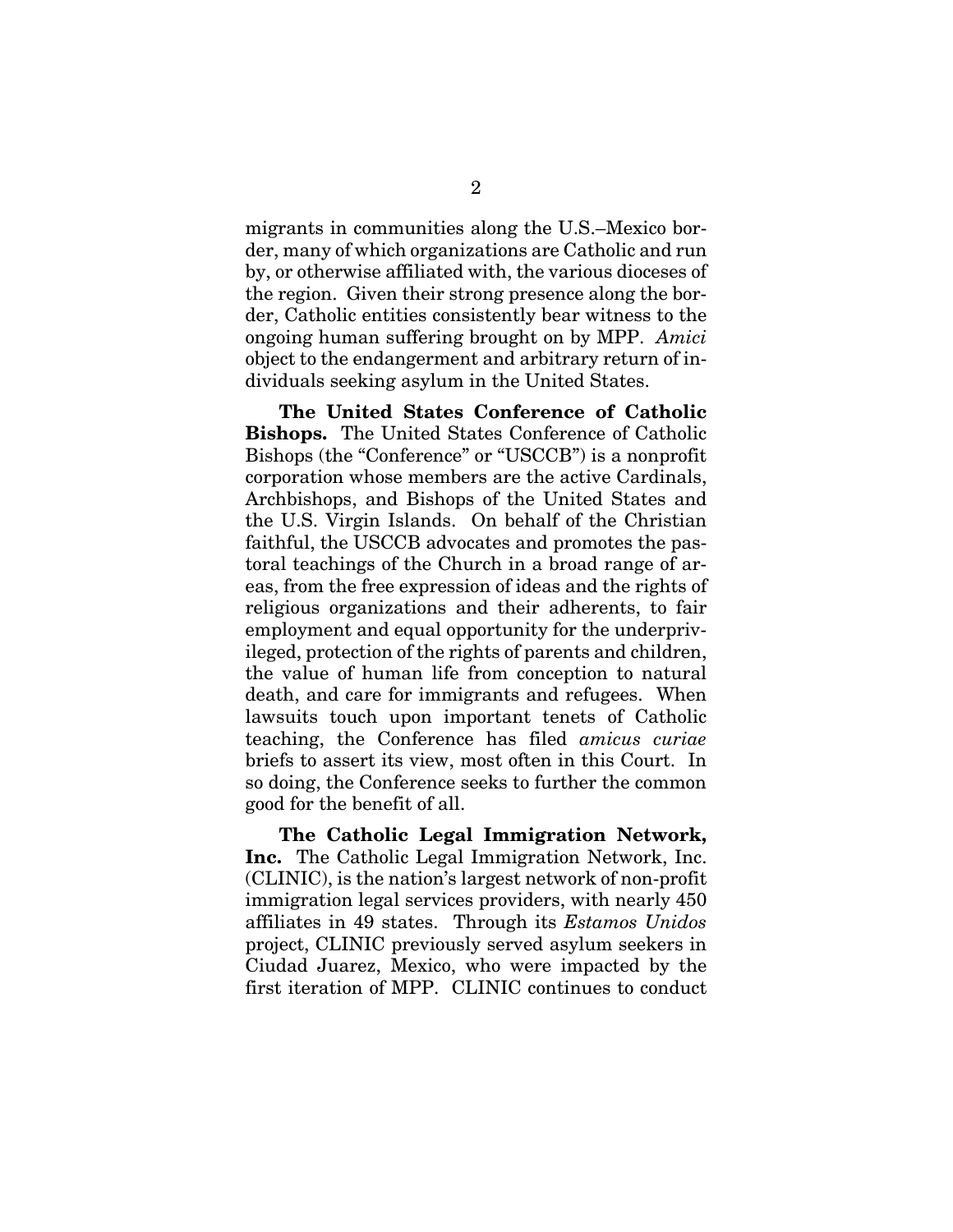systemic advocacy related to access to due process and asylum, including for those subject to MPP, based on information gathered from its network and partners and provides legal training and support on issues related to asylum.

**Catholic Charities USA.** Catholic Charities USA ("CCUSA") is a national membership organization representing more than 167 diocesan Catholic Charities member agencies, which operate more than 2,600 service locations across the country. Their diverse array of social services reached more than 15 million individuals in need last year and included immigration and refugee services. MPP caused CCUSA border agencies to engage with international Catholic partners as it sought to provide basic human-need services to migrants in Mexico. The organization's Catholic heritage includes the scriptural call to provide hospitality to newcomers as if welcoming Christ himself. CCUSA affirms the inherent dignity bestowed by God on every human person, including immigrants and refugees, no matter the circumstances that compel a person to begin a new life in one of the communities it serves.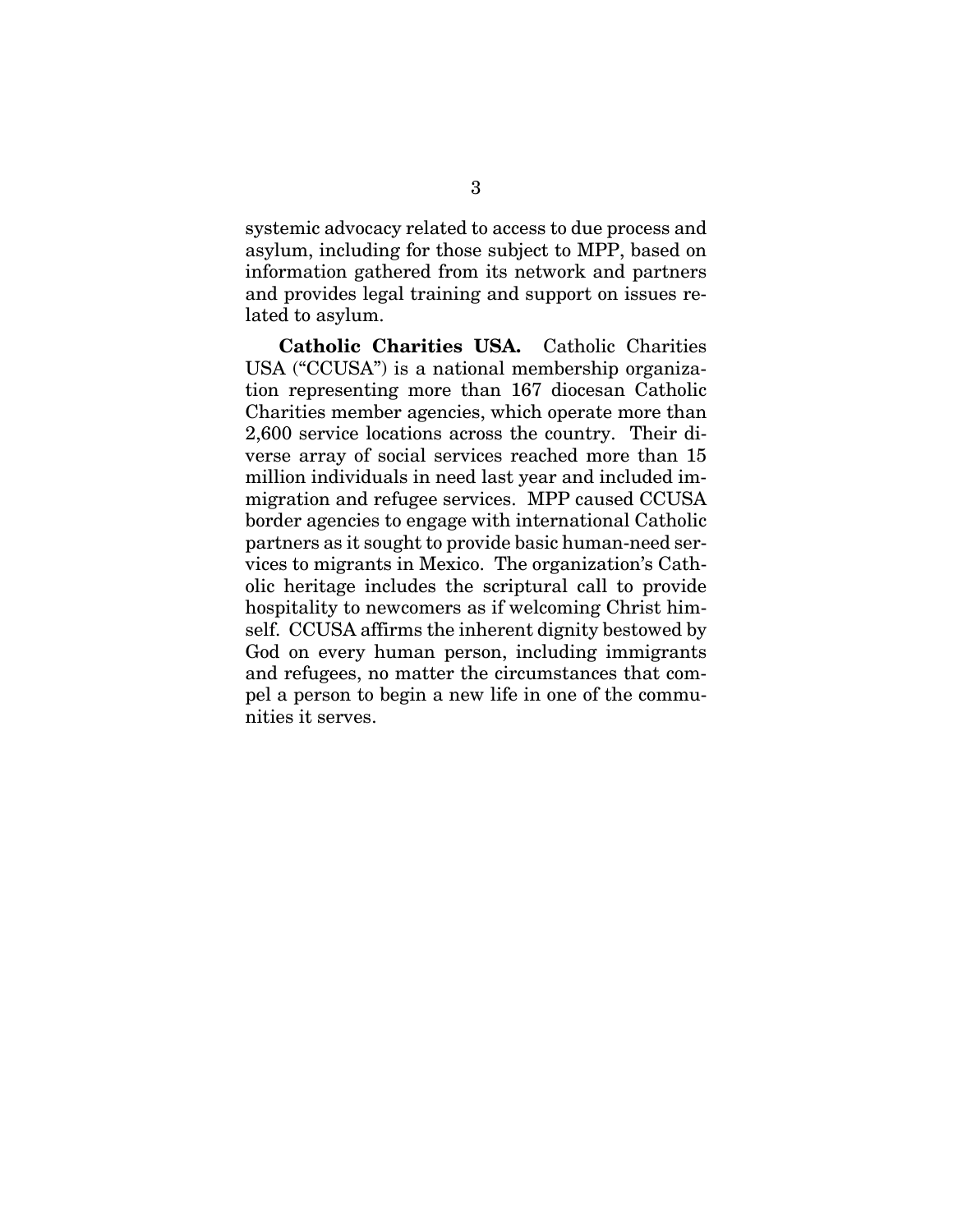#### **SUMMARY OF ARGUMENT**

 In January 2019, the U.S. Department of Homeland Security ("DHS") initiated the Migrant Protection Protocols ("MPP"). *See* Pet. App. 217a, 275a. In the words of its implementers, MPP is a "catch and return" policy. Press Release, *Secretary Kirstjen M. Nielsen Announces Historic Action to Confront Illegal Immigration*, U.S. Dep't of Homeland Sec. (Dec. 20, 2018), https://tinyurl.com/yc2crsbp. Hoping to disincentivize refugees from making the journey to the United States, MPP forces certain migrants to return to Mexico, a further leg of their already "dangerous journey," while they await the lengthy adjudication of their claims. *Ibid.* The conditions in Mexico to which they are returned are dangerous; refugees live in hazardous environments, often face violence at the hands of criminals or Mexican law enforcement, and lack access to basic necessities.

 MPP is both immoral and unlawful. It is immoral because asylum seekers and refugees, like all persons, have inviolable dignity and rights; and these asylum seekers and refugees should be welcomed and protected: "[w]e must . . . view [refugees] as persons, seeing their faces and listening to their stories, trying to respond as best we can to their situation. . . . Let us remember the Golden Rule: 'Do unto others as you would have them do unto you.'" 161 CONG. REC. 138, at H6193 (daily ed. Sept. 24, 2015) (address by Pope Francis). And it is illegal because it violates the United States' *non-refoulement* obligations by returning migrants to a country in which they face a grave risk of persecution, torture, or other serious human rights violation.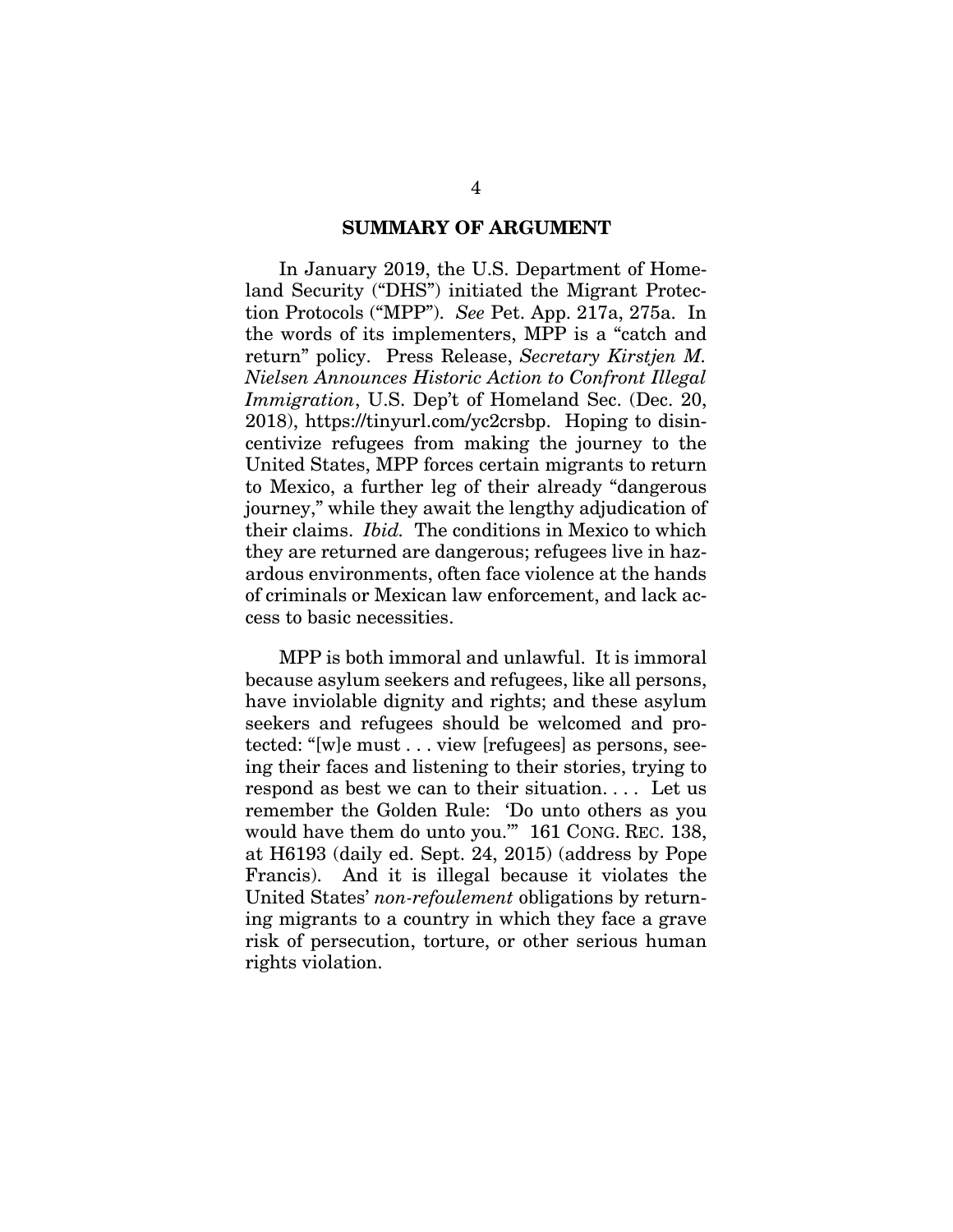DHS, for its part, eventually came to recognize these fatal flaws in MPP. It saw that the only real solution to MPP's illegality and inhumanity, while continuing the program, would be to essentially provide a full merits hearing as to each refugee's claim prior to return to Mexico—a solution that DHS concluded was infeasible. Pet. App. 297a. Separate from *non-refoulement* concerns, DHS also recognized the practical reality that the difficulties individuals face in Mexico severely impede their ability to prepare for their merits hearings. *Id.* at 298a–300a. Accordingly, on June 1, 2021, and again on October 29, 2021, DHS exercised its lawful authority—and indeed duty—to terminate MPP. *Id.* at 257a–360a. Despite the reasoned determination by the Government that the continued use of MPP is improper, DHS has been required to continue to carry out this unlawful and immoral program.

 *Amici* are compelled to speak in support of DHS's correct decision to terminate MPP. By forcing the most vulnerable among us—asylum seekers—to return to dangerous areas in Mexico pending adjudication of their asylum claims, MPP contravenes core teachings of the Church. MPP is thus intolerable, unlawful, and contrary to Catholic moral principles. *Amici* respectfully urge this Court to reverse the judgment below and permit DHS to end MPP.

#### **ARGUMENT**

## **I. MPP FORSAKES VULNERABLE REFUGEES SEEK-ING ACCESS TO PROTECTION BY SUBJECTING THEM TO FURTHER DANGER.**

Once an asylum seeker is returned to Mexico to await his or her asylum hearing, that asylum seeker is on his or her own. MPP provides no assistance to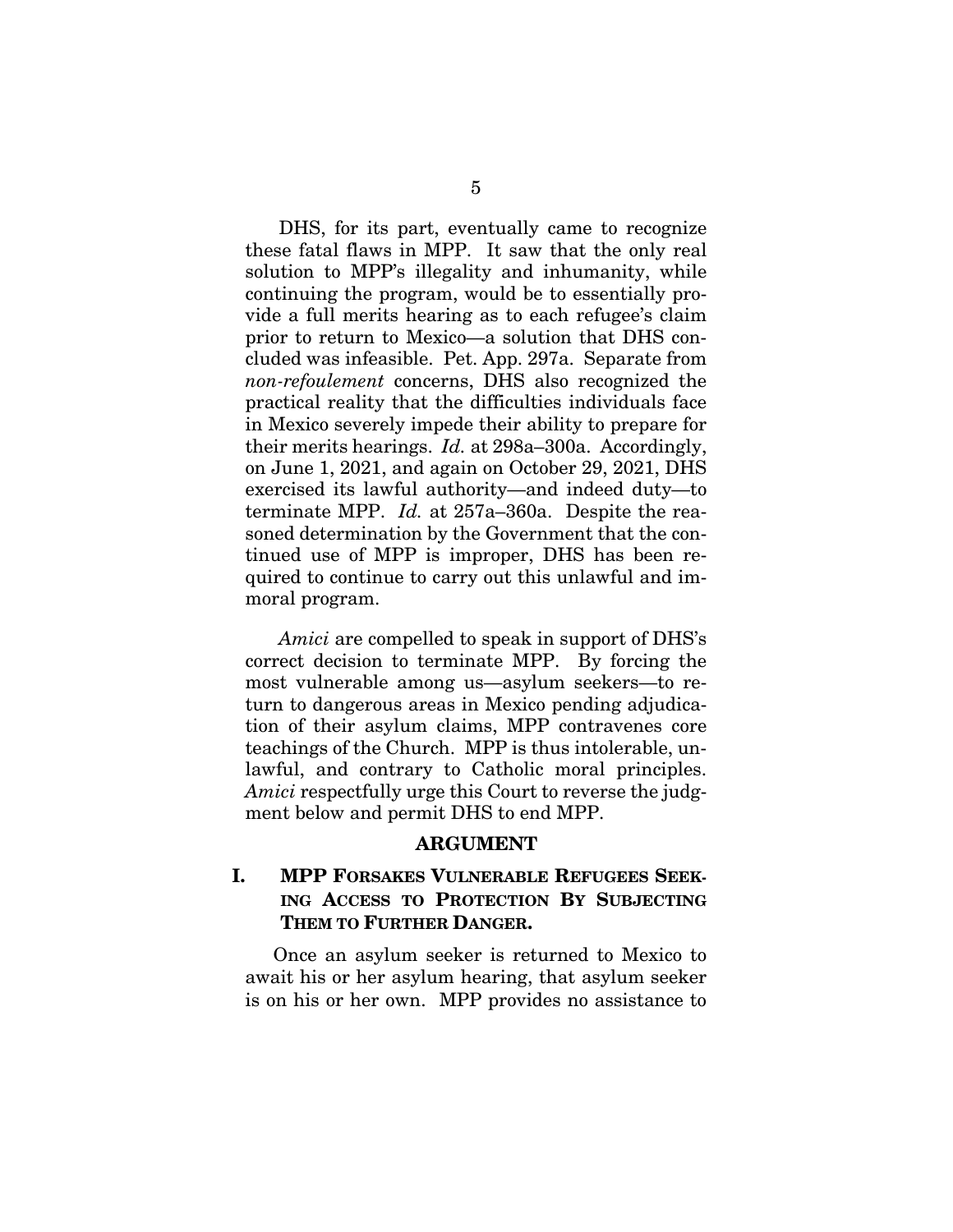asylum seekers turned away at the border and returned to Mexico. Although the Mexican government has promised to provide those returned to Mexico access to education, healthcare, and employment, Press Release, *Migrant Protection Protocols*, U.S. Dep't of Homeland Sec. (Jan. 24, 2019), https://tinyurl.com/2p9evnj2, that has been an empty promise. Shelters in cities along the southern border are overcrowded, and many asylum seekers live in sordid and degrading conditions in makeshift tents or on the streets. *See* Nicole Narea*, The Abandoned Asylum Seekers on the US–Mexico Border*, Vox (Dec. 20, 2019), https://tinyurl.com/t7auqx8.

In making a reasoned determination to end MPP, the Secretary of DHS admitted, "[i]n practice . . . there were pervasive and widespread reports of MPP enrollees being exposed to extreme violence and insecurity at the hands of transnational criminal organizations *that prey on vulnerable migrants as they waited in Mexico* for their immigration court hearings in the United States." Pet. App. 288a–89a (emphasis added). In particular, the Secretary relied on evidence that showed "that 81% of individuals and families returned to Mexico under MPP did not feel safe in Mexico, and that *48% had been a victim or witness of violence* in Mexico." *Id.* at 290a (emphasis added).

*Amici*—an episcopal conference, a network of charities, and a network of legal service providers that collaborate in providing necessary legal, spiritual, and humanitarian aid to migrants trapped in Mexico under MPP—witness first-hand the experiences of asylum seekers waiting for months in these hazardous and sometimes deadly conditions in Mexico for their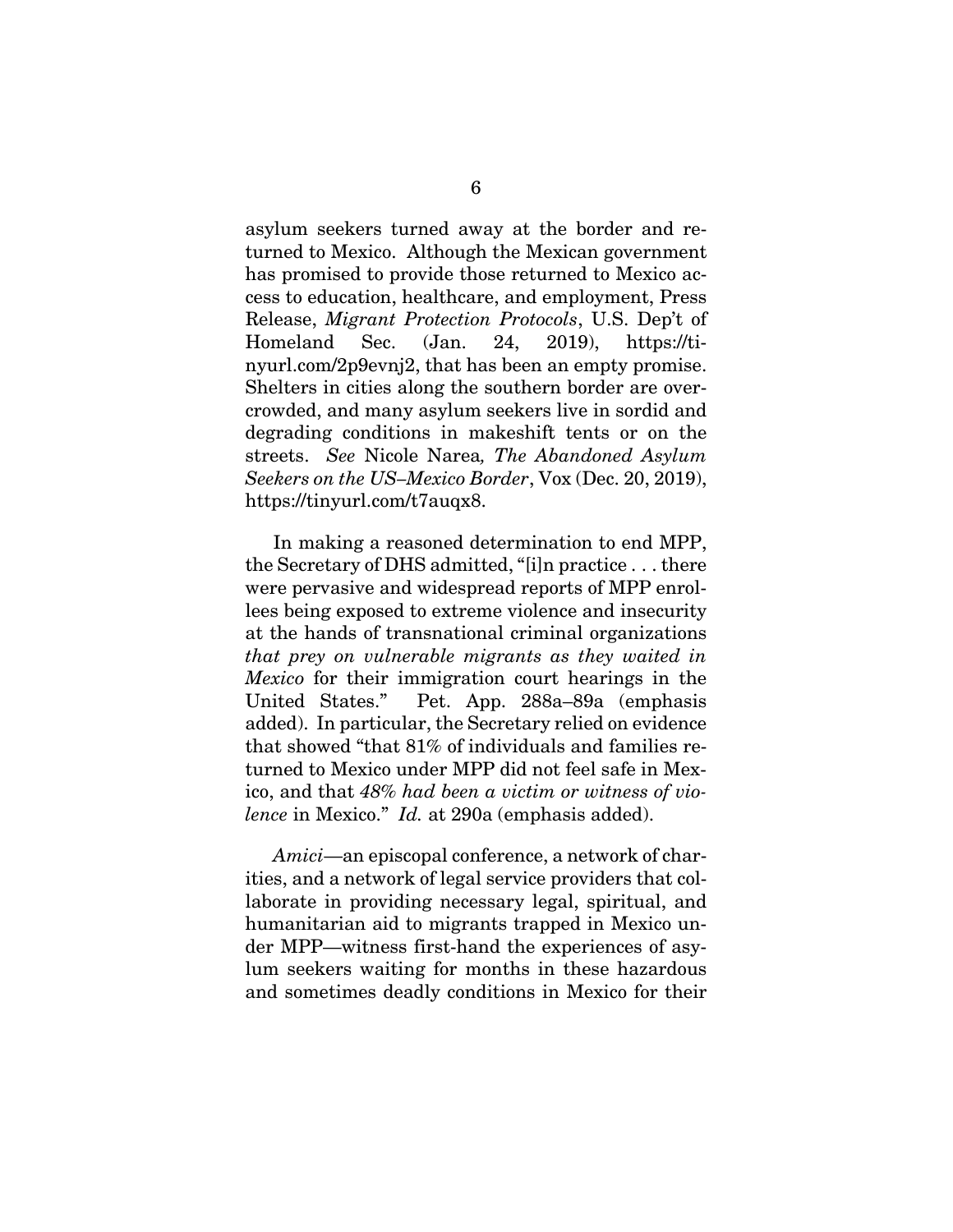promised asylum hearings. These individual stories show why MPP must end immediately.

Squalid conditions at migrant shelters in Mexico endanger the health and welfare of vulnerable populations within the migrant community, including children. CLINIC's *Estamos Unidos* project worked with families staying at a shelter in Ciudad Juárez with a severe rat infestation. The children at the shelter had to sleep with blankets completely covering their bodies to keep the rats from walking on them. The rat droppings and unsanitary conditions at the shelter caused the children to contract diseases, leading to extreme levels of dehydration and malnutrition as they were unable to keep food down in their fragile state.

The experience of Jorge<sup>2</sup> further exemplifies these conditions. Jorge fled persecution in Central America and was returned to Mexico under MPP. He described the squalid living conditions at the shelter to his attorney. While there, Jorge witnessed another man ask shelter staff for medical assistance for several

 $\overline{a}$ 

<sup>2</sup> *Amici* have used pseudonyms for all individuals whose stories are shared in this brief. The stories of Nicole, Xiomara, Rosy, and Virginia were provided by CLINIC. *See* Tania Guerrero, *Seven Migrant Protection Protocols stories from* Estamos Unidos*: Asylum Project*, CLINIC (Nov. 18, 2019), https://tinyurl.com/59ztwsv3; Tania Guerrero, *"Out of sight, out of mind:" Six Stories of Asylum Seekers and Migrants Under MPP*, CLINIC (Jan. 28, 2020), https://tinyurl.com/2p93rnsd; Tania Guerrero, *Already Vulnerable Migrants in Juarez Endangered by COVID-19 Pandemic*, CLINIC (Apr. 20, 2020), https://tinyurl.com/fb5pmeej; Tania Guerrero, *After Months of COVID, Migrants Under MPP Are Losing Hope*, CLINIC (Jan. 29, 2021), https://tinyurl.com/2p9zbj7x. The stories of Jorge, Alma, and Juan were provided to the USCCB by Catholic shelters and dioceses serving migrants enrolled in MPP.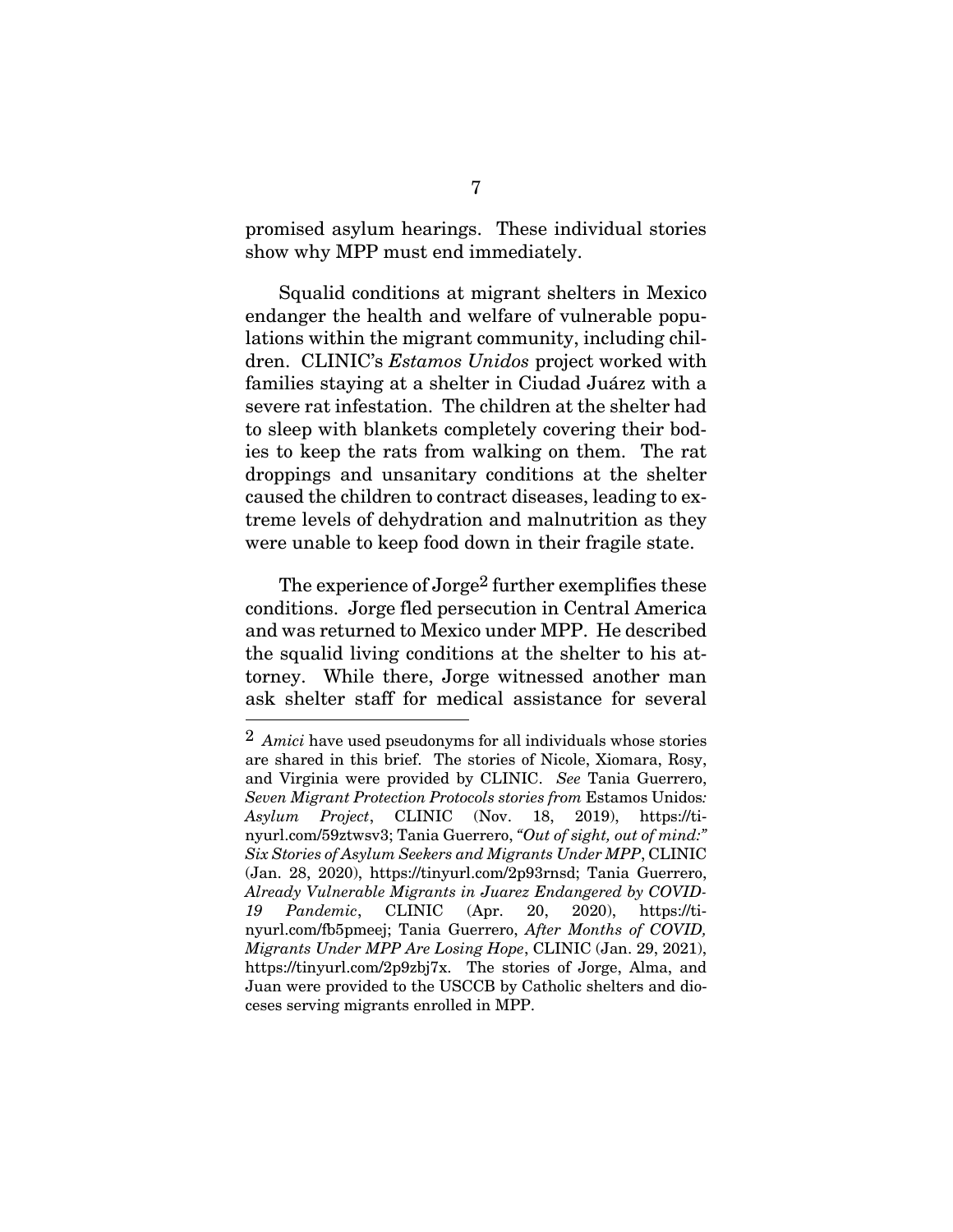days. The man appeared visibly ill to those around him but was not given any medical attention. Three days from the last time Jorge had seen the man, others at the shelter began to investigate an odor they believed to be a dead rat. Instead, they discovered the body of the ill man; he had been dead for several days.

Staff at the shelter scrambled to cover up the situation by moving all migrants out of the shelter and using diesel to disinfect the area where the man's body was discovered. When reporters came to the shelter to learn more about the incident, some migrants met with them through a chain-link fence to discuss the events. All those who had been identified as having spoken to journalists were kicked out of the shelter; some were kicked out upon their return from their immigration hearing. Jorge described that a father and son were severely beaten after speaking to the media. He also explained that shelter staff did not offer any significant medical assistance to anyone and that the medic on-site was actually a mechanical engineer.

After the incident, staff took Jorge into a room where a Mexican law enforcement official was present, and he was coerced into signing a document that prohibited him from speaking with anyone about incidents at the shelter. He was not given the opportunity to consult with his attorney. Shelter staff would also confiscate cellphones every night, and they were often not returned to their owners for days; thus, Jorge often missed communications from his attorney. Crime at the shelter was also rampant, and Jorge once had personal belongings stolen from him.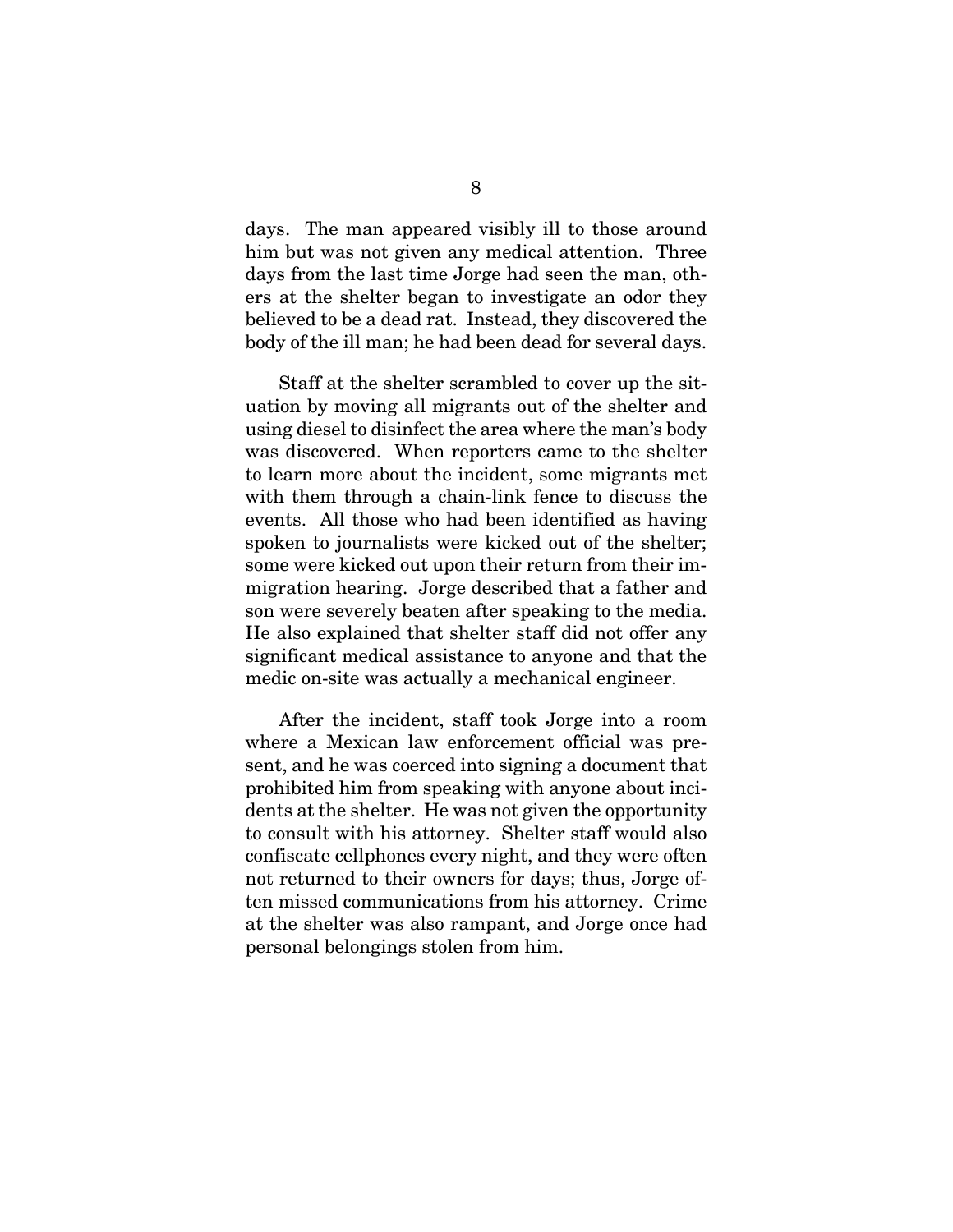For other migrants, the same actors that caused them to flee their home countries and seek refuge in the United States now terrorize them in Mexico. Nicole's story illustrates this horror. After the murder of her father and threats against her family, Nicole fled Honduras for the United States with her husband and young child, but they now wait in Ciudad Juarez for their chance at asylum. The men who are hunting down Nicole's family are looking for them in Mexico as well. Nicole, her husband, and their child have tried to find a safe place to await their hearing, but to no avail. They have already escaped two kidnapping attempts. At least one attempt has been made on their lives, and while Nicole and her family escaped, she fell and suffered a miscarriage in the process.3

Women and girls are particularly vulnerable to the conditions in Mexico and are therefore uniquely threatened by MPP. For example, Xiomara, a teacher from Honduras, fled her homeland with her teenage daughter as a result of escalating threats from gang members. She and her daughter were sent to Ciudad Juarez pursuant to MPP to await their hearing. In Ciudad Juarez, they were kidnapped by members of a

 $\overline{a}$ 

<sup>3</sup> Some stories detailed here were reported during the implementation of MPP 1.0, but "the main shortcomings of the programme are unchanged." David Agren, *Remain in Mexico: Migrants Face Deadly Peril as Biden Restores Trump Policy*, Guardian (Dec. 3, 2021), https://tinyurl.com/3fjfav2y. While the Government was able to effect some procedural changes to its screening processes under MPP 2.0, it has "limited ability to fix the[] issues" of security, stable and safe housing, health care and other services, and sufficient food plaguing MPP "given that they relate to migrant conditions and access to benefits in Mexico—an independent sovereign nation." Pet. App. 289a. Conditions such as these are ongoing and "cannot easily be fixed." *Id*. at 293a.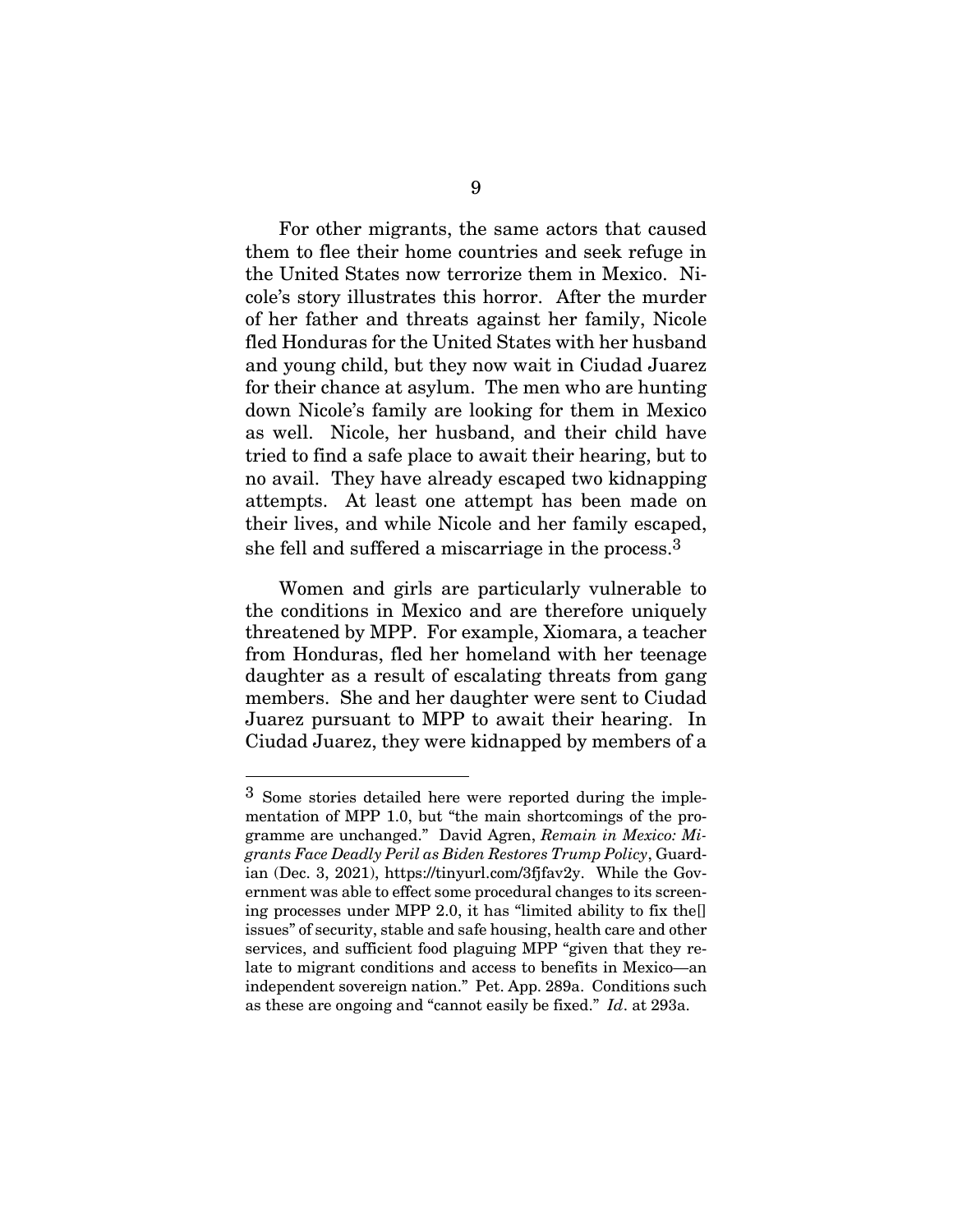criminal organization. Xiomara and her daughter were held for almost a week before they escaped, crawling through deserted lots and hiding in a ditch to evade their captors. They live in constant fear and rarely leave the shelter.

Rosy fled her home country only to be terrorized again in Mexico. She is a survivor of gender-based violence and fled gang violence in her home country, along with her mother and younger brother. Returned to Mexico under MPP, the safety of the United States remains just out of reach. She suffers from frequent night sweats and nightmares, and in Ciudad Juarez, she has been approached by a gang member from her home country. He warned her that he would make her suffer if she informed anyone that he was a gang member. These threats further exacerbated her existing trauma.

Virginia, a Venezuelan woman in her fifties, detailed a story all too familiar to countless women subjected to sexual violence across the globe. She fled persecution in Venezuela, only to be returned to Mexico under MPP. Despite explaining to U.S. immigration authorities that she had experienced assaults and xenophobic treatment, she was returned to Ciudad Juarez. She reported being targeted after asking someone for directions to a market in downtown Ciudad Juarez. When officers heard her accent, they identified Virginia as a foreigner and asked to see her permit to be in Mexico. Although she believed she had all of the proper papers, the police threatened to detain her unless she paid them—which she lacked the ability to do. At that point, the police forced her into a truck, told her she could pay them in kind, and sexually assaulted her. Virginia fought, but the police ultimately overpowered her. Eventually, she began to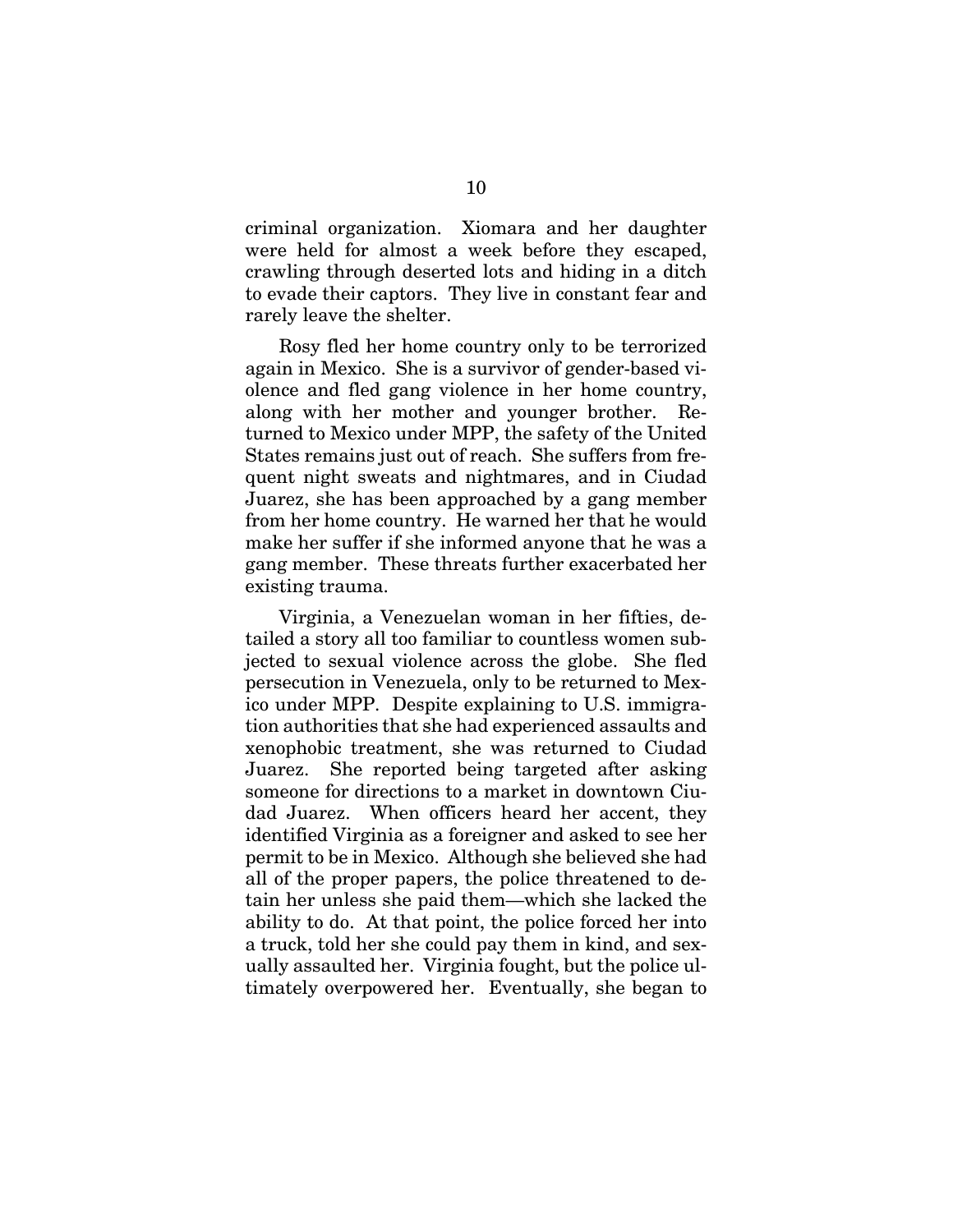vomit and the officers pushed her out of the truck. She fears that U.S. immigration authorities will not believe her, and that she will be returned to Ciudad Juarez again if she has an opportunity to request another *non-refoulement* interview with immigration authorities.

In light of the desperation of refugees fleeing dangerous conditions in their home countries, MPP creates perfect conditions for criminal abuse and wrongdoing. MPP takes desperate people, who might face death if they return to their home countries, and tells them that they must remain at the Mexican border (a hazardous and lawless environment itself) if they wish to attempt to access the safety promised by asylum in the United States. Desperate people without options or support in lawless environments are easy prey for criminals.

Alma, her two children, and her brother-in-law, Juan, fled Guatemala after Alma's husband was murdered by gang members. The four of them reached the United States seeking asylum but were "caught" and "returned" to Mexico under MPP. Juan then attempted to enter the United States again, desperate to escape. Juan sought the help of human smugglers on the southern border, also referred to as coyotes, but did not have enough money to pay for all four family members. As a result, he struck a deal with the coyotes—he would agree to transport drugs into the United States. Once there, he would send money to have the coyotes bring Alma and her children to join him. This dream would never come to fruition—instead, the gang members who had killed Alma's husband paid the coyotes to kill Alma. Alma's oldest child was sold to sex traffickers and her youngest child was beaten so severely that she was sent to a hospital,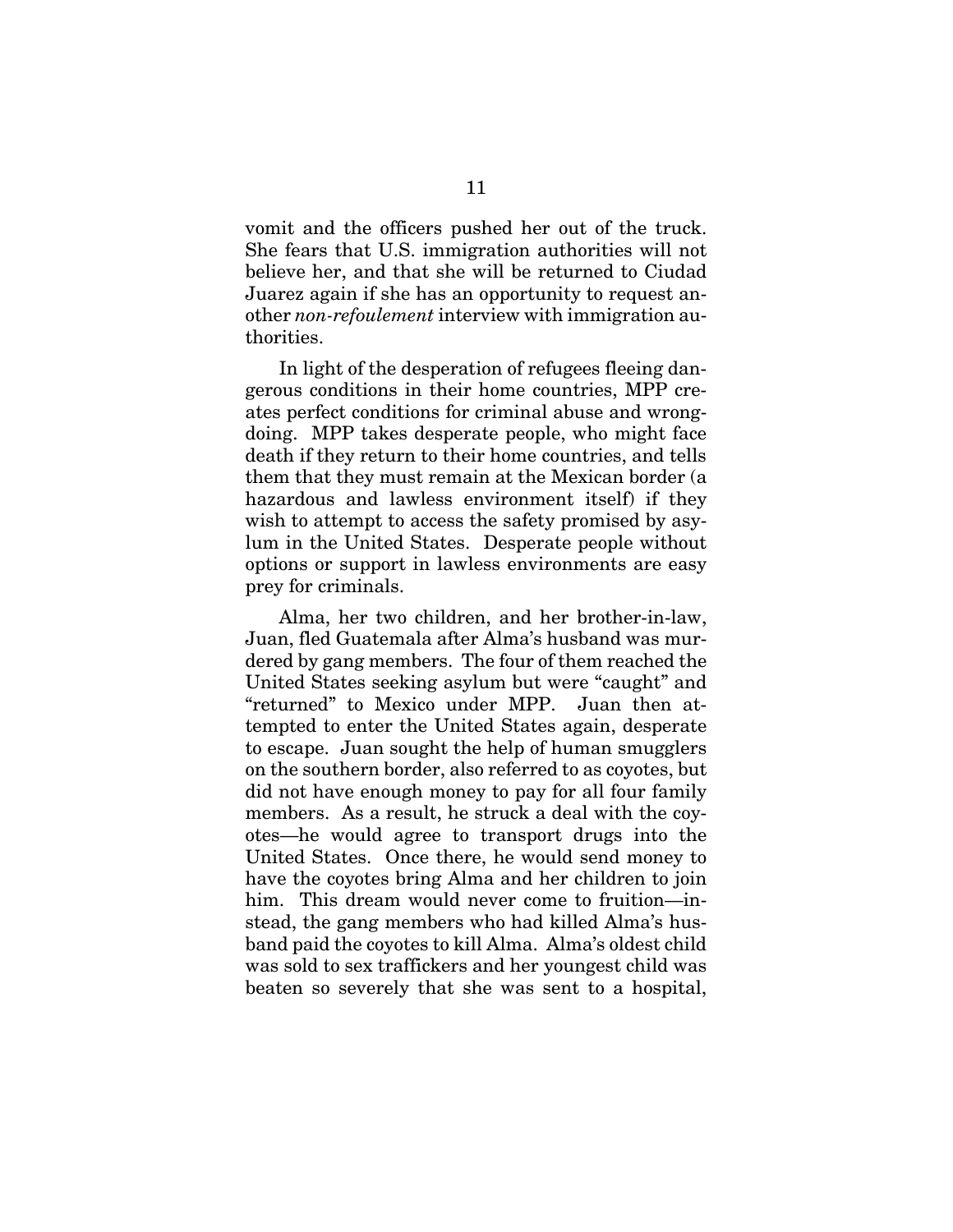eventually winding up in federal custody. MPP encourages the environment in which such brutality flourishes.

In each of these examples, individuals or families fled to the United States seeking shelter, safety, and security from persecution in their home countries. Instead of finding the promise and tradition of "the generosity of our people in coming to the aid of those in need," John F. Kennedy, *Statement by the President Upon Signing the Migration and Refugee Assistance Act*, UC Santa Barbara: Am. Presidency Project (June 28, 1962), https://tinyurl.com/kwzx2k5f, they were greeted by a cruel system of "catch and return"—relinquishing them to the brutality they were trying to escape.

#### **II. MPP IS IMMORAL AND ILLEGAL.**

*Amici* have a strong interest in ensuring that courts adhere to an important goal of federal immigration law: the protection of human life and dignity. MPP is contrary to the Church's core teachings and the United States' *non-refoulement* obligations. The Church teaches that all people, especially refugees and asylum seekers, should be welcomed and protected in recognition of and respect for their inalienable human dignity. *Non-refoulement* prohibits the return of migrants to any country in which they face a serious risk of persecution, torture, or other serious human rights violation. MPP is a direct affront to these core beliefs and obligations.

#### **A. Asylum Seekers Should Be Welcomed and Protected.**

 All people, especially refugees and asylum seekers, should be welcomed and protected in recognition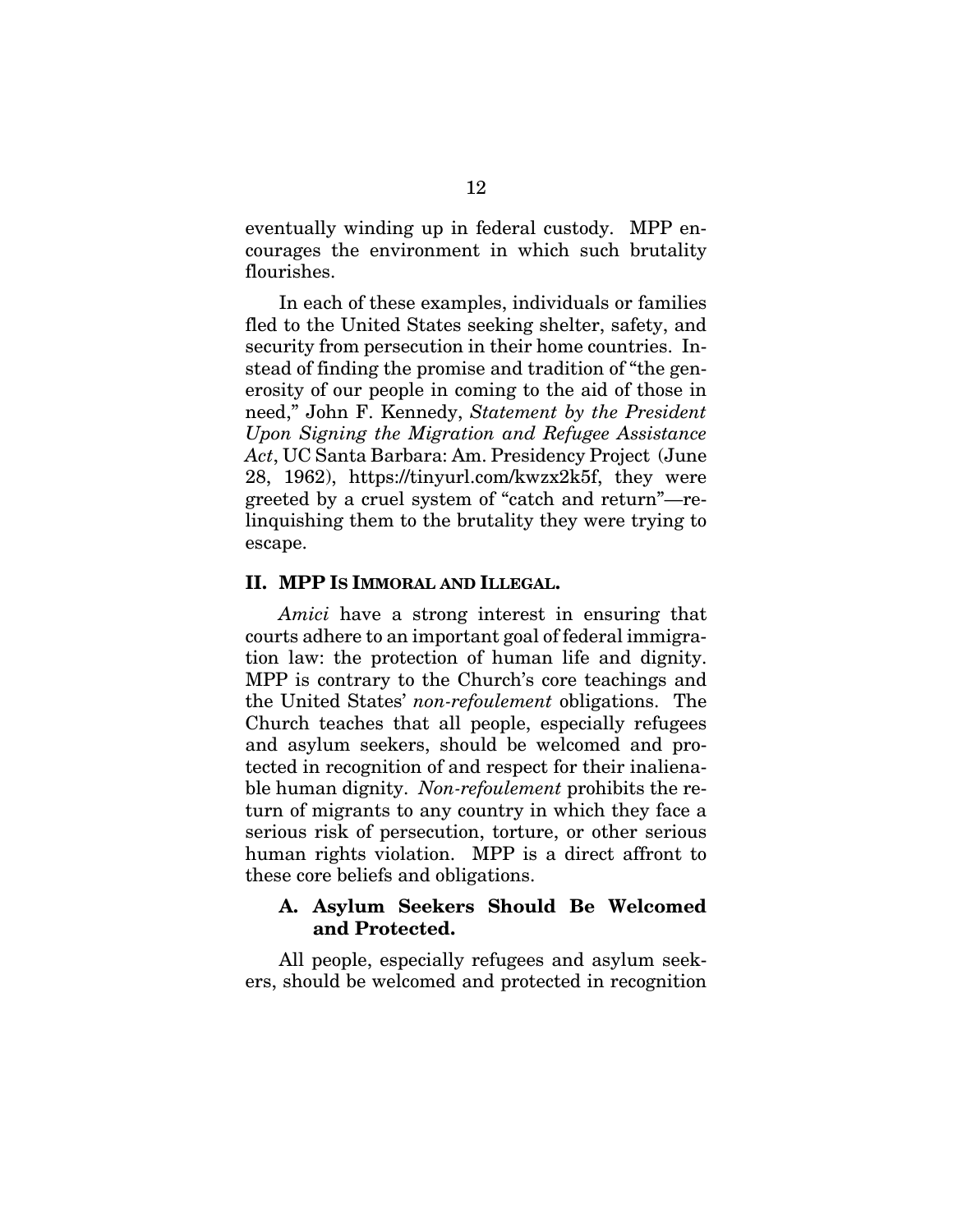of and respect for their inalienable human dignity. MPP does the opposite.

In the Old Testament, God calls upon his people to care for the foreigner: "You shall not oppress a resident alien; you well know how it feels to be an alien, since you were once aliens yourselves in the land of Egypt." *Exodus* 23:9. *Leviticus* 19:34 similarly instructs, "You shall treat the alien who resides with you no differently than the natives born among you; you shall love the alien as yourself; for you too were once aliens in the land of Egypt. I, the LORD, am your God." In the New Testament, Jesus identifies himself with migrants and other marginalized persons and in fact fled his homeland as an infant with his family to escape political violence. *Matthew* 2:13–23. He reiterates the Old Testament command to welcome and care for the stranger: "For I was hungry and you gave me food, I was thirsty and you gave me drink, a stranger and you welcomed me." *Matthew* 25:35.

Pope Francis has spoken of the "moral imperative" of welcoming and protecting migrants and refugees. Pope Francis, *Address of His Holiness Pope Francis to Participants in the International Forum on "Migration and Peace*,*"* Vatican (Feb. 21, 2017), https://tinyurl.com/y95d7gu8. "Every stranger who knocks at our door is an opportunity for an encounter with Jesus Christ, who identifies with the welcomed and rejected strangers of every age (Matthew 25:35–43)." Pope Francis, *Message of His Holiness Pope Frances for the 104th World Day of Migrants and Refugees 2018*, Vatican (Jan. 14, 2018), https://tinyurl.com/ycsawo95. And he has called upon Catholics and all people of good will to "embrace all those fleeing from war and hunger, or forced by discrimination, persecution, poverty and environmental degradation to leave their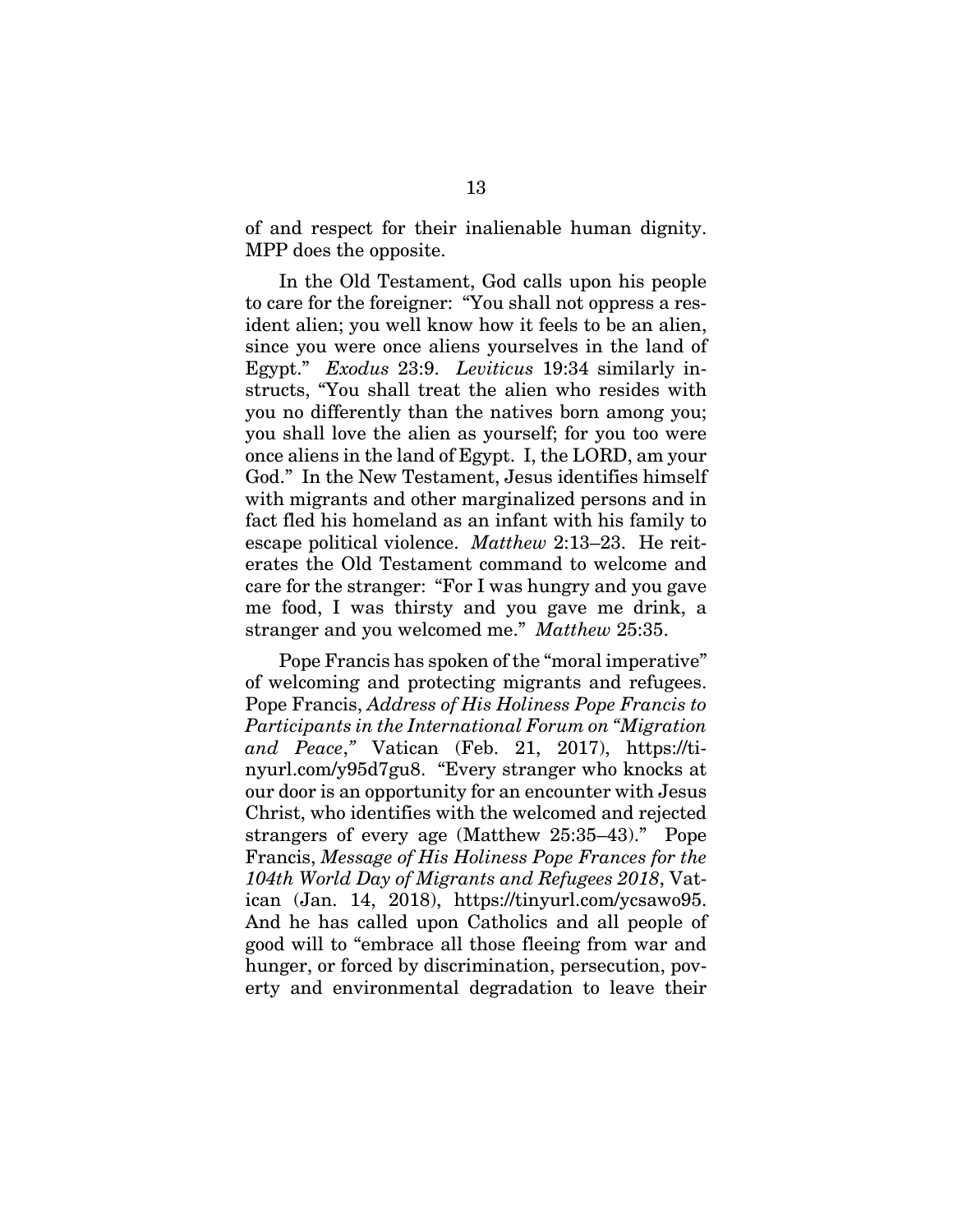homelands." Pope Francis, *Message of His Holiness Pope Francis for the Celebration of the 51st World Day of Peace*, Vatican (Jan. 1, 2018), https://tinyurl.com/ycv25ux8.

 This commitment to protecting migrants flows from the Catholic Church's longstanding tradition of defending the fundamental and inalienable rights of every human being. *See generally Modern Catholic Social Teaching on Immigration: Notable Quotes*, CLINIC (June 18, 2015), https://tinyurl.com/yc2bax3u (highlighting teachings from as early as 1891). Every person is created in God's image and deserves dignity and respect. Pontifical Council for Just. & Peace, *Compendium of the Social Doctrine of the Church* ¶ 108 (2005). *See generally Genesis* 1:27. Thus, migrants and asylum seekers, like all persons, are imbued with inherent dignity and natural rights that must be respected, without regard to their citizenship status or national origin. *See Modern Catholic Social Teaching on Immigration: Notable Quotes* 14, CLINIC (Oct. 2015), https://tinyurl.com/7ku5546m (quoting Pope Saint John Paul II, *Speech of Saint Pope John Paul II to the General Assembly of the International Catholic Migration Commission* (July 5, 1990) ("It is necessary to restate that, for migrants or refugees as for all other human beings, rights are not based primarily on juridical membership in a determined community, but, prior to that, on the dignity of the person  $\dots$ .")). This core principle drives the Church to lead the faithful and all people of good will to see every person, and especially the vulnerable migrant or asylum seeker, as made in God's image, and thus to welcome and care for them out of compassion and respect for their human dignity. *See* Pontifical Council "Cor Unum" & Pontifical Council for the Pastoral Care of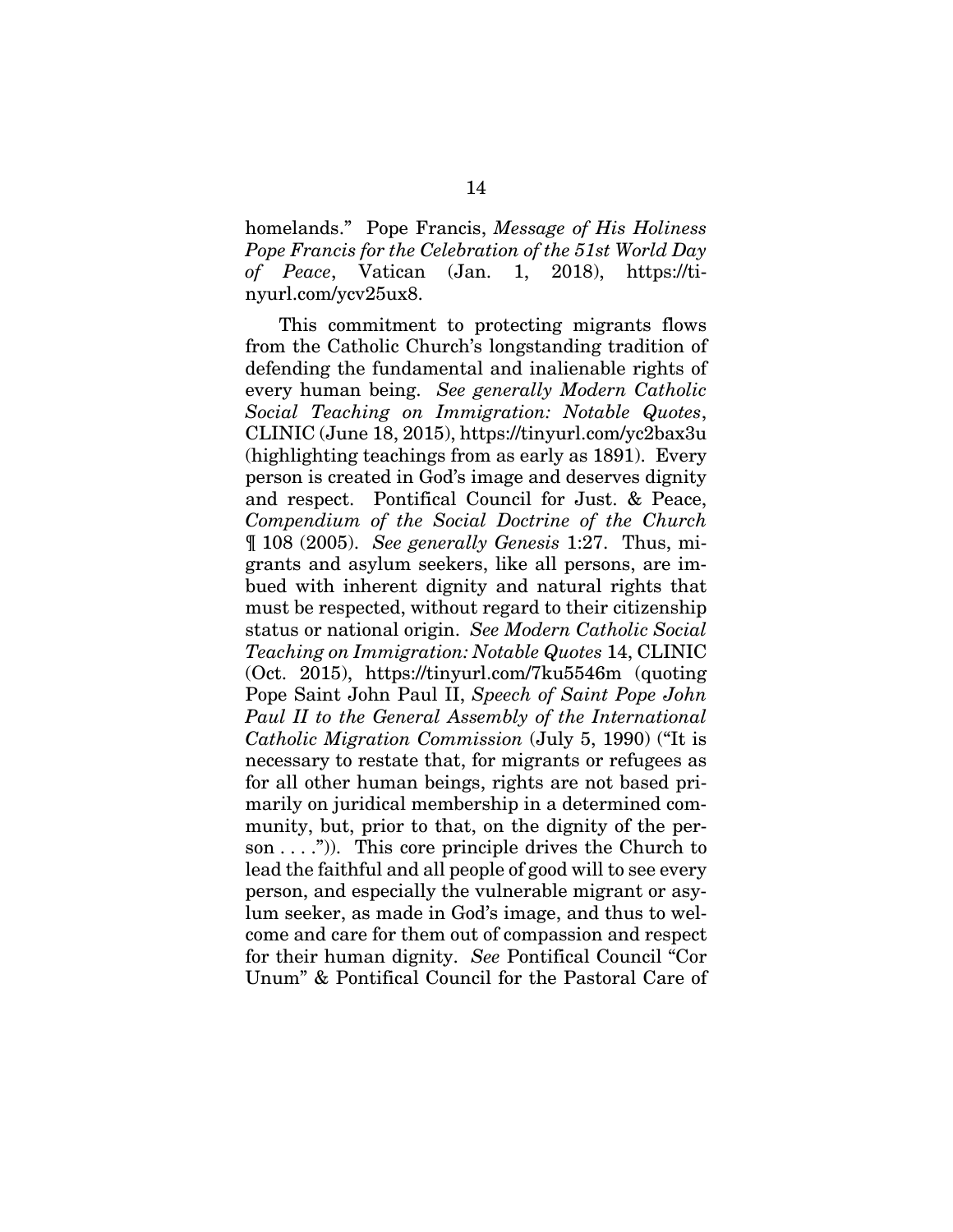### Migrants & Itinerant People, *Refugees: A Challenge to Solidarity*, Vatican, https://tinyurl.com/alygjkm.

 Also central to the Church's teachings is that every human life is sacrosanct, and therefore anyone whose life is threatened has the right to protection. Those who "flee wars and persecution" have the right "to claim refugee status" and to seek asylum, rather than to migrate through ordinary channels. U.S. & Mexican Catholic Bishops, *Strangers No Longer: Together on the Journey of Hope*, USCCB ¶ 37 (Jan. 22, 2003), https://tinyurl.com/3ca3v3ta. The human rights and dignity of asylum seekers must be respected, regardless of their citizenship, visa status, or mode of arrival. *See Responding to Refugees and Migrants: Twenty Action Points for the Global Compacts* 3, Vatican, https://tinyurl.com/yxofpvcp ("Migrants, asylum seekers and refugees should be received as human beings, in dignity and full respect for their human rights, regardless of their migratory status.").

 Finally, the Church teaches that all people "have the right to migrate to support themselves and their families" and instructs that nations—particularly economically prosperous nations—should "provide ways to accommodate this right." *Strangers No Longer*, *supra* ¶ 35; *Catechism of the Catholic Church* ¶ 2241, available at https://tinyurl.com/mr288mys. All people have the "right to receive from the earth what is necessary for life—food, clothing, shelter." Fr. Thomas Betz, *Catholic Social Teaching on Immigration and the Movement of Peoples*, USCCB, https://tinyurl.com/yxlerkxz; *see also A Catholic Framework for Economic Life, a Statement of the U.S. Catholic Bishops*, USCCB (2015), https://tinyurl.com/y55hpeoa ("All people have a right to life and to secure the basic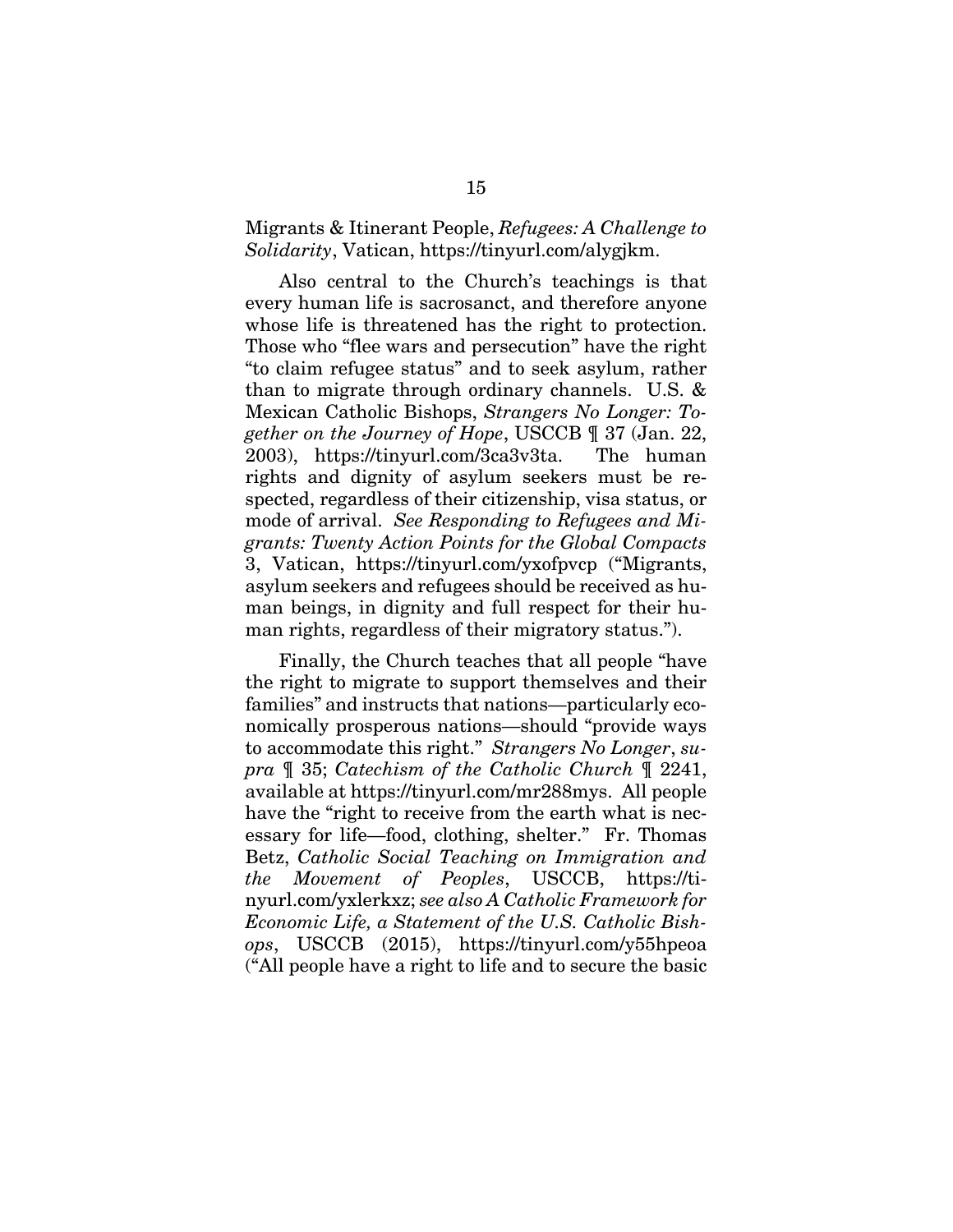necessities of life, such as food, clothing, shelter, education, health care, safe environment, and economic security."). When individuals cannot find "the economic, political, and social opportunities to live in dignity" in their country of origin, individuals have the right to migrate to another country to support themselves and their families. *Strangers No Longer*, *supra* ¶ 34; *see also* Pope Francis, *Fratelli Tutti*, Vatican *¶* 129 (Oct. 3, 2020), https://tinyurl.com/36zdptzj ("[W]e are obliged to respect the right of all individuals to find a place that meets their basic needs and those of their families, and where they can find personal fulfillment.").

 These fundamental concepts underlie the Church's commitment to care for refugees and to call upon public authorities to do the same.

In 1952, Pope Pius XII promulgated the apostolic constitution *Exsul Familia Nazarethana*, reaffirming the Church's commitment to care for refugees during the post-World War II refugee crisis. Pope Pius XII, *Exsul Familia Nazarethana*, Papal Encyclicals Online (1952), https://tinyurl.com/3k7r7h2p. He called upon the Church to "offer refugees and migrants a comfort in their trials" and to "look after them with special care and unremitting aid." *Ibid.* Decades later, Pope Saint John Paul II explained that undocumented migrants "come[] before us like that 'stranger' in whom Jesus asks to be recognized. To welcome him and to show him solidarity is a duty of hospitality and fidelity to Christian identity itself." Pope Saint John Paul II, *Undocumented Migrants, Message of Pope John Paul II for World Migration Day*, Vatican (July 25, 1995), https://tinyurl.com/ybyoseuo. He further affirmed the obligation to welcome and assist migrants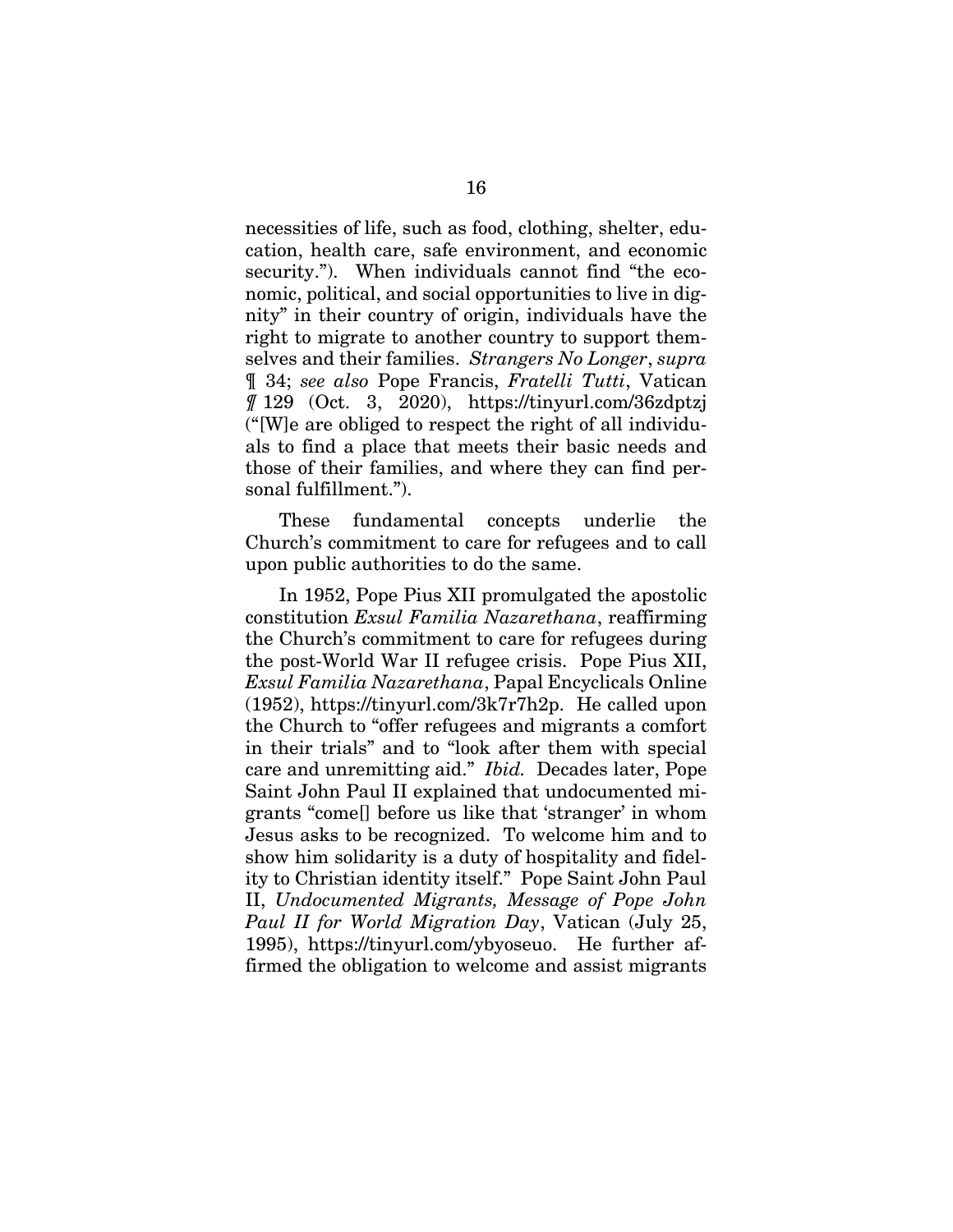"whatever their legal status with regard to State law." *Ibid.*

The Church thus calls upon "public authorities" to "respect the fundamental and inalienable rights of the human person," including in immigration and asylum policies. *Catechism of the Catholic Church*, *supra* ¶ 1907. As Pope Saint John Paul II explained, governments must "regulate the migratory flows with full respect for the dignity of the persons and for their families' needs." Pope Saint John Paul II, *Message of the Holy Father John Paul II for the 90th World Day of Migrants and Refugees*, Vatican (Dec. 15, 2003), https://tinyurl.com/yy3nzphd.

 To be sure, the Church recognizes the right of sovereign nations to regulate their borders and to control immigration in furtherance of the common good. However, "[a] country's regulation of borders and control of immigration must be governed by concern for all people and by mercy and justice." *Catholic Social Teaching on Immigration and the Movement of Peoples*, *supra*. Accordingly, in regulating immigration, nations must respect the human dignity and rights of migrants and protect those fleeing violence and persecution. As Pope Benedict XVI explained, although "every state has the right to regulate migration and to enact policies dictated by the general requirements of the common good," states must always "safeguard[] respect for the dignity of each human person." Pope Benedict XVI, *Message of His Holiness Pope Benedict XVI for the World Day of Migrants and Refugees*, Vatican (Oct. 12, 2012), https://tinyurl.com/y6jgu8un.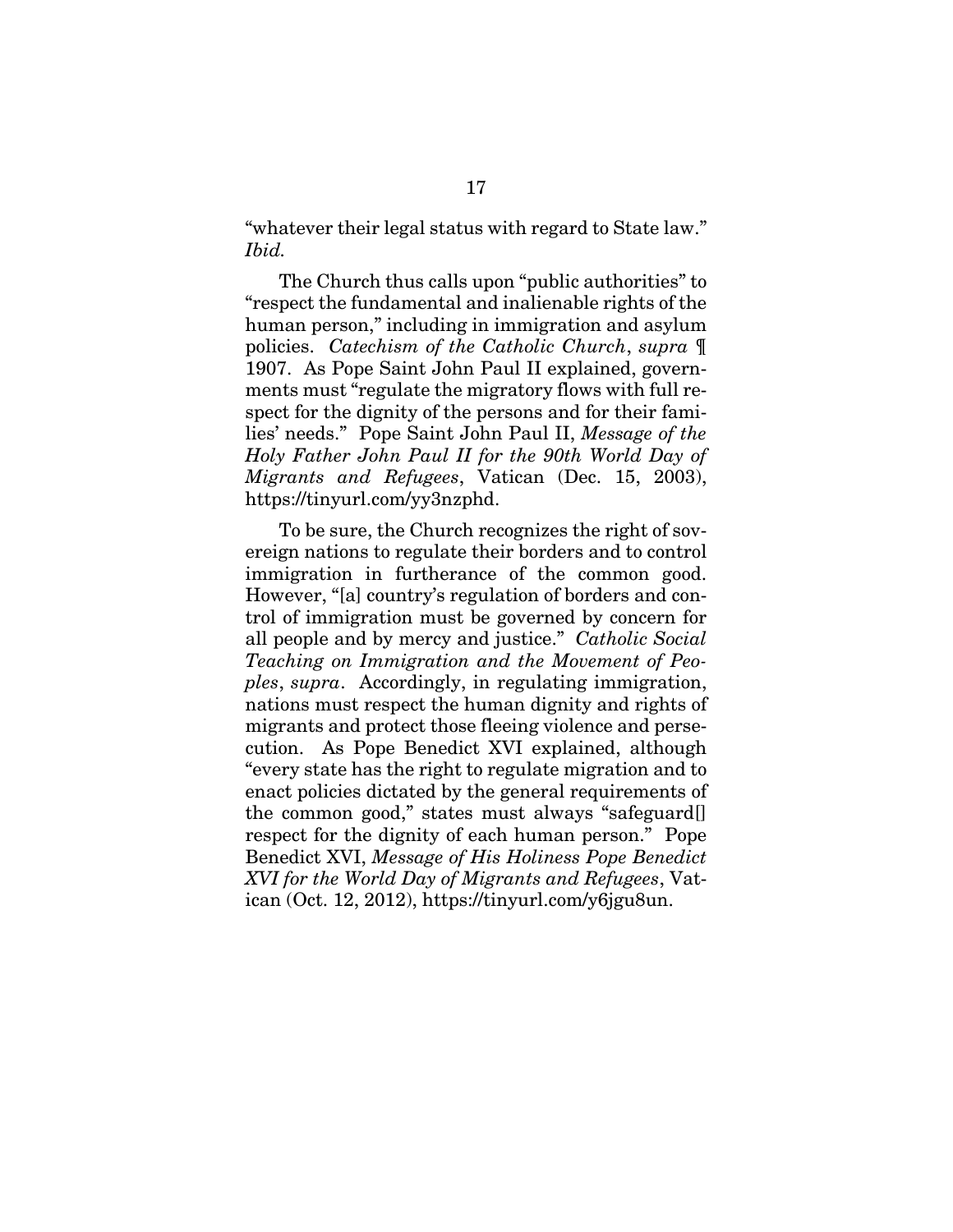## **B.** *Non-Refoulement* **is a Legal Requirement and a Moral Imperative—U.S. Immigration Law Does Not Exist Isolated from History or Moral Teachings.**

Just as the Church's social teachings are motivated by a concern for human life and dignity, so too is some of federal immigration law. This is particularly true for the principle of *non-refoulement* as it applies to asylum seekers and refugees.

In the wake of the horrors of World War II, leading nations of the world cemented their duty to never again allow such tragedy to unfold. Not only did they bind one another to never engage in or abet acts of persecution, but in light of the harm caused by nations' decisions to turn a blind eye to the death and suffering that had occurred during the Holocaust, they also vowed to aid individuals suffering such harm at the hands of others.

Never again should persons fleeing persecution feel, in their own words, "abandoned by the world" and turned back to their tormentors. *See* Timothy E. Lynch, *Refugees,* Refoulement, *and Freedom of Movement: Asylum Seekers' Right to Admission and Territorial Asylum*, 36 Geo. Immigr. L.J. 73, 75 (2021) (quoting Dan Froomkin, *Talking to Survivors of the SS St. Louis*, Medium (Jan. 27, 2017), https://tinyurl.com/2p96hzz3) (discussing the United States' rejection at its shore of Jewish passengers of the SS St. Louis fleeing the Nazi regime, 30% of whom were later murdered in the Holocaust).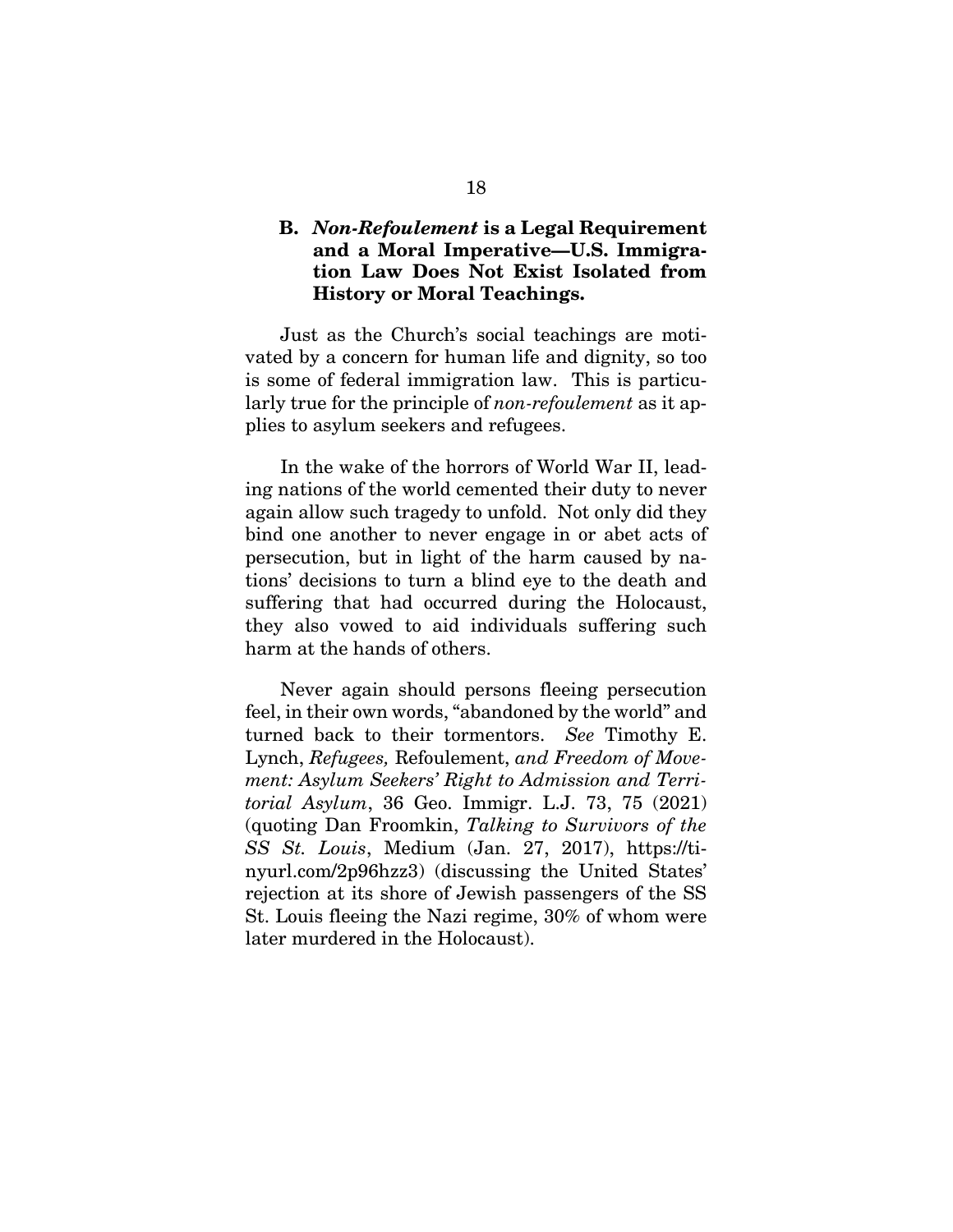Accordingly, the nations ratified the 1951 Convention, of which *non-refoulement* is "[t]he core principle." 1951 Refugee Convention, UNHCR, https://tinyurl.com/yxwf5vf3. This principle, enshrined in Convention Article 33, requires that "[n]o Contracting State shall expel or return ('refouler') a refugee in any manner whatsoever to the frontiers of territories where his life or freedom would be threatened on account of his race, religion, nationality, membership of a particular social group or political opinion." The protection guaranteed by *non-refoulement* is broad. It protects refugees and asylum seekers alike, regardless of formal status, *Advisory Opinion on the Extraterritorial Application of Non-Refoulement Obligations Under the 1951 Convention Relating to the Status of Refugees and Its 1967 Protocol*, UNHCR ¶ 6 (Jan. 26, 2007), https://tinyurl.com/yy25y4sr, and assures persecution victims that no state will return them to their country of origin, nor to "*any* territory in which the person concerned will be at risk—regardless of whether those territories are the country of origin of the person concerned," Sir Elihu Lauterpacht & Daniel Bethlehem, *The Scope and Content of the Principle of Non-Refoulement: Opinion*, UNHCR ¶ 113 (2003), https://tinyurl.com/y6cunlqe (emphasis in original). Where a nation is "not prepared to grant asylum," the nation may remove asylum seekers only "to a safe third country," where they can "*ensure* that the individual in question is not exposed" to persecution. *Id.* ¶¶ 76, 117 (emphasis added).

Although it did not initially ratify the Refugee Convention, the United States came to recognize its duty as a global leader to affirm and enforce these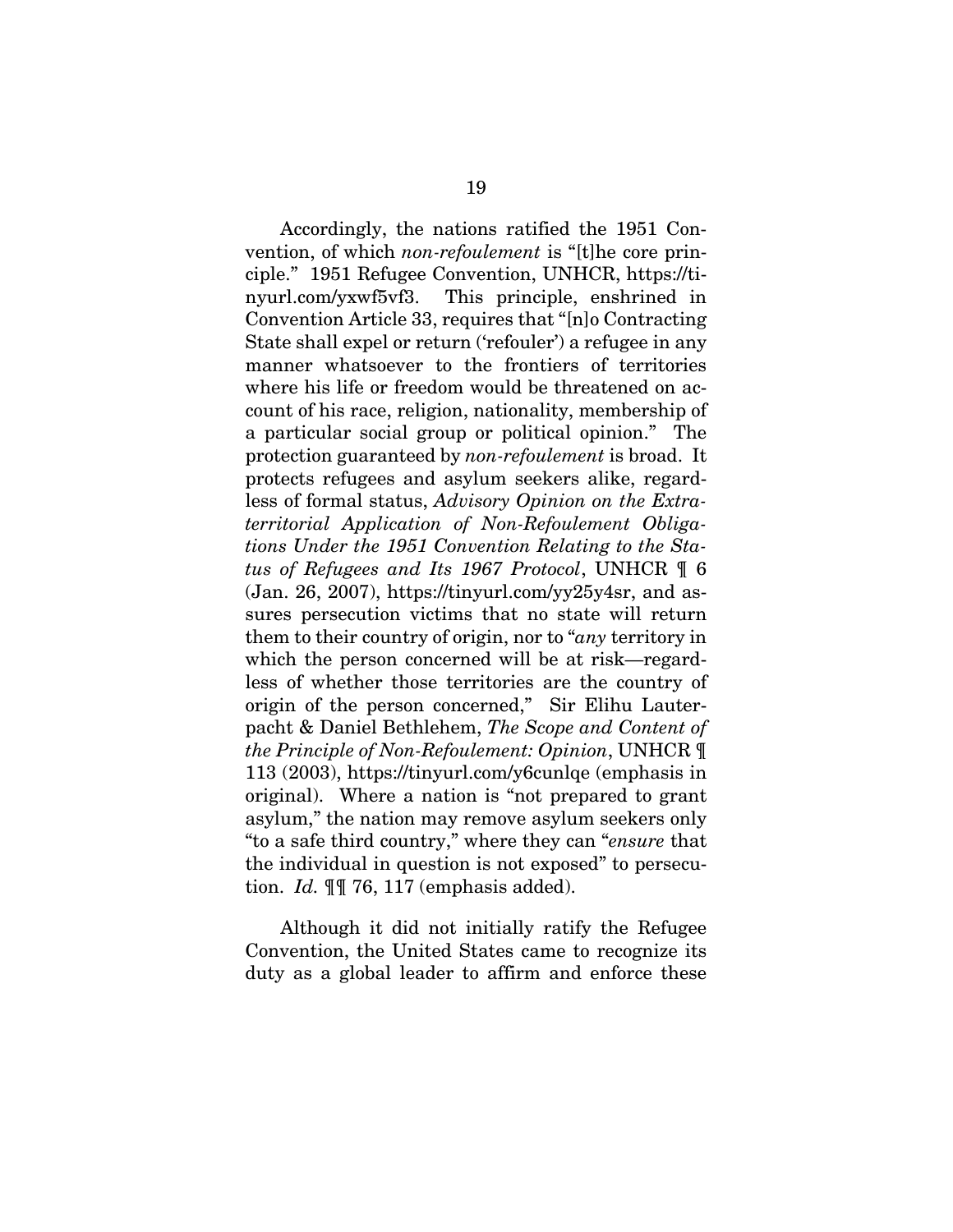moral norms when it acceded to these treaty obligations. *See* Protocol Relating to the Status of Refugees, https://tinyurl.com/y33m2q84 (noting accession to the 1967 Protocol, binding the United States to the provisions in the convention). As President Lyndon B. Johnson, urging the Senate to accede to the Protocol, explained, "[g]iven the American heritage of concern for the homeless and persecuted, and our traditional role of leadership in promoting assistance for refugees, accession by the United States to the Protocol would lend conspicuous support to the effort of the United Nations toward attaining the Protocol's objectives everywhere." Lyndon B. Johnson, *Special Message to the Senate Transmitting the Protocol Relating to the Status of Refugees*, UC Santa Barbara: Am. Presidency Project (Aug. 1, 1968), https://tinyurl.com/yxmauj33. He continued: "[f]oremost among the humanitarian rights which the Protocol provides is the prohibition against expulsion or return of refugees to *any* country in which they would face persecution." *Ibid.* (emphasis added).

In 1980, the passage of the Refugee Act fully realized this promise to shelter migrants and refugees. Congress, too, recognized the United States' moral leadership and saw the need to amend asylum law to be consistent with this "tradition of welcoming the oppressed of other nations and with our obligations under international law"—i.e., the 1967 Protocol. *See*  H.R. Rep. No. 96-608, at 17–18 (1979). The Refugee Act speaks in unqualified terms, guaranteeing that the United States "shall not deport or return any alien . . . to a country if . . . such alien's life or freedom would be threatened in such country on account of race, religion, nationality, membership in a particular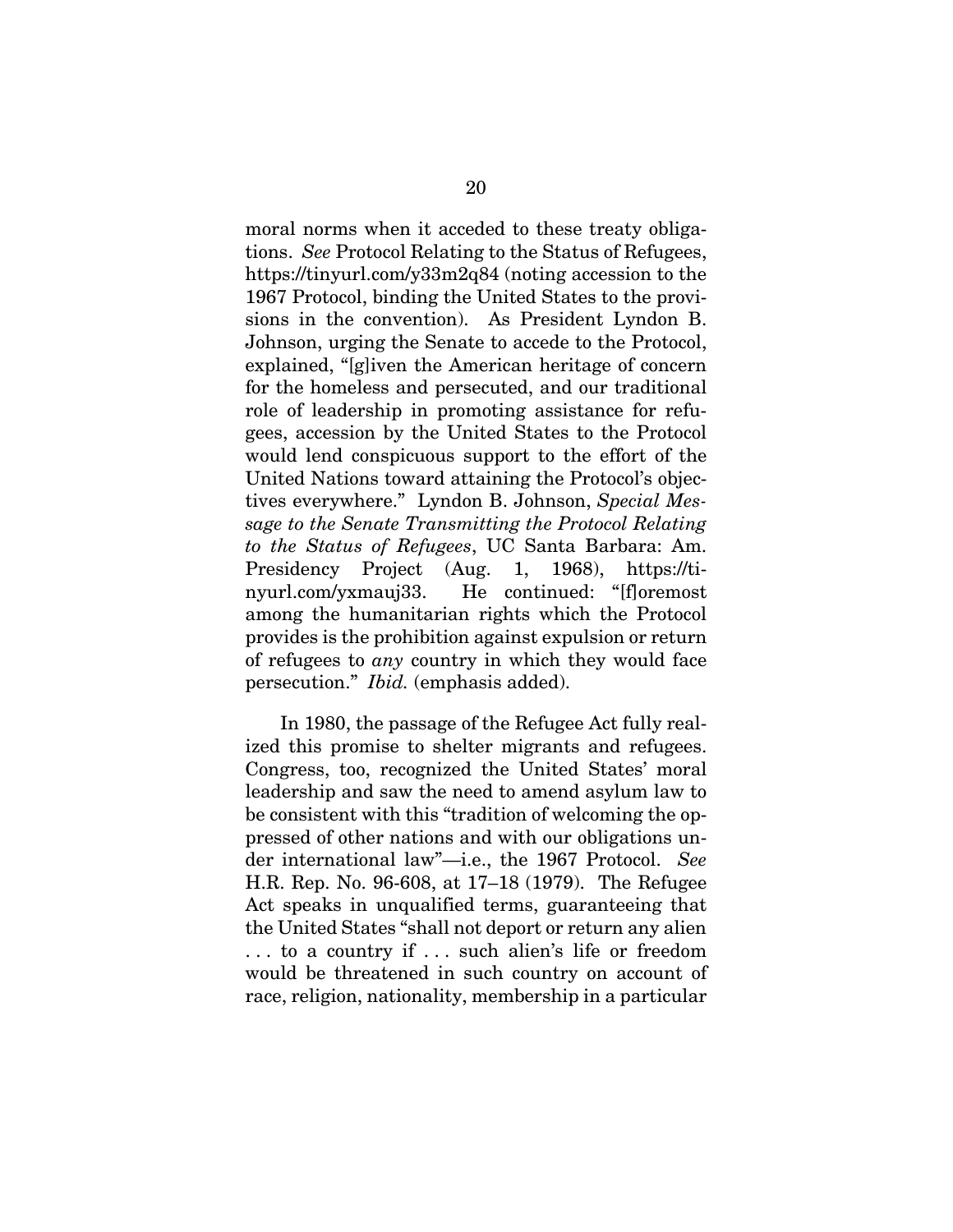social group, or political opinion." Pub. L. No. 96-212, § 203(e), 94 Stat. 102, 107 (1980). And its parallel to the requirements of the Refugee Convention was intended and unmistakable. *See INS* v. *Stevic*, 467 U.S. 407, 421 (1984) (noting the Act's language "conform[s] to the language of Article  $33$ ").<sup>4</sup> Thus, "[i]f one thing is clear from the legislative history of [the Refugee Act of 1980], it is that one of Congress' primary purposes was to bring United States refugee law into conformance with the [1967 Protocol]," and, by extension, Article 33. *INS* v. *Cardoza-Fonseca*, 480 U.S. 421, 436 (1987). Finally, the U.S. Code itself would enshrine the United States' "long tradition as a haven for people uprooted by persecution and political turmoil." President Jimmy Carter, *Refugee Act of 1980 Statement on Signing S. 643 Into Law*, UC Santa Barbara: Am. Presidency Project (Mar. 18, 1980), https://tinyurl.com/3utvs2wy.

The *non-refoulement* principle enshrined in federal immigration law closely mirrors the teachings of the Church. It requires nations not to return refugees and asylum seekers to any areas where they would face persecution, thus protecting the human dignity and right to life of those fleeing violence and persecution. The Gospel values and the Church's teachings

l

<sup>4</sup> The Illegal Immigration Reform and Immigrant Responsibility Act of 1996 ("IIRIRA") amended this provision to substitute the term "remove" in place of "deport or return." IIRIRA, Pub. L. No. 104-208, Div. C, § 304(a)(3), 110 Stat. 3009-589; 8 U.S.C. §  $1231(b)(3)(A)$ . This revision simply reflects that all types of deportation and exclusion proceedings had been consolidated under the nomenclature of removal. *Cf. Ledezma-Galicia* v. *Holder*, 636 F.3d 1059, 1062 n.2 (9th Cir. 2010).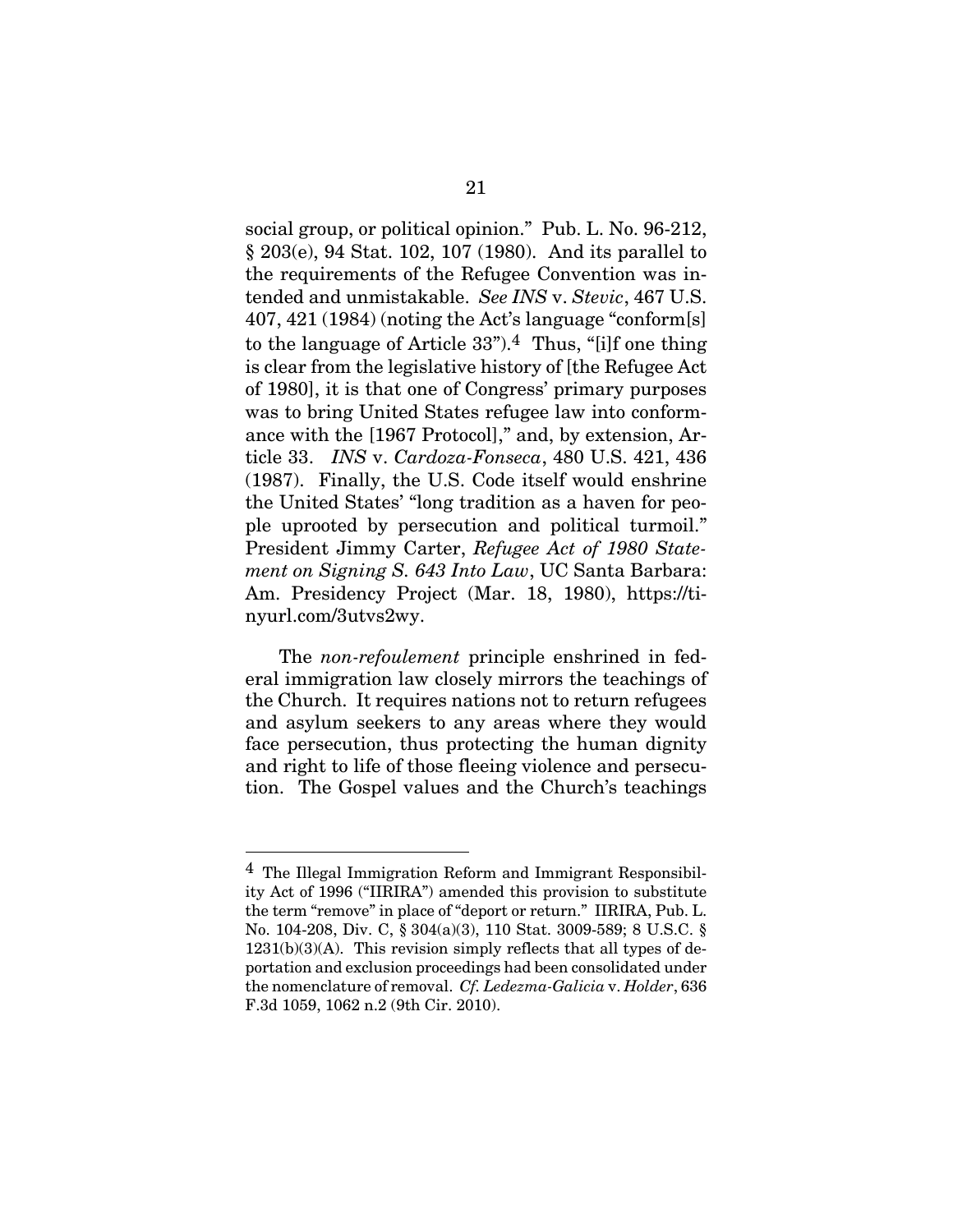on protecting the inalienable human dignity of migrants require the consistent application of *non-refoulement*.

Accordingly, the Holy See has emphasized that the *non-refoulement* principle "should always be respected." *Responding to Refugees and Migrants: Twenty Action Points for the Global Compacts*, *supra* at 2. The Holy See has further asserted that the *nonrefoulement* principle "is based on the individual situation of" each refugee and "not on how 'safe' a country is generally claimed to be," and it has urged nations to "avoid using safe country lists, as such lists often fail to meet the refugee's needs for protection." *Ibid.* It has also called upon nations to "expand the number and range of alternative legal pathways for safe and voluntary migration and resettlement, in full respect for the principle of non-refoulement." *Ibid.*

In furtherance of this belief, Bishop Mario E. Dorsonville, auxiliary bishop of Washington and chairman of the USCCB's Committee on Migration, affirmed that

we must work as a nation to welcome the newcomer and respond to those in need with Christ-like compassion. This includes . . . addressing the root causes of migration[] and reforming our bogged down immigration system. It is possible to do these things while respecting the rule of law; we need only commit ourselves to the task.

*U.S. Bishops' Migration Chairman Responds to Outcome of Supreme Court Case on Migrant Protection Protocols*, USCCB (June 24, 2021), https://tinyurl.com/4naps8d5.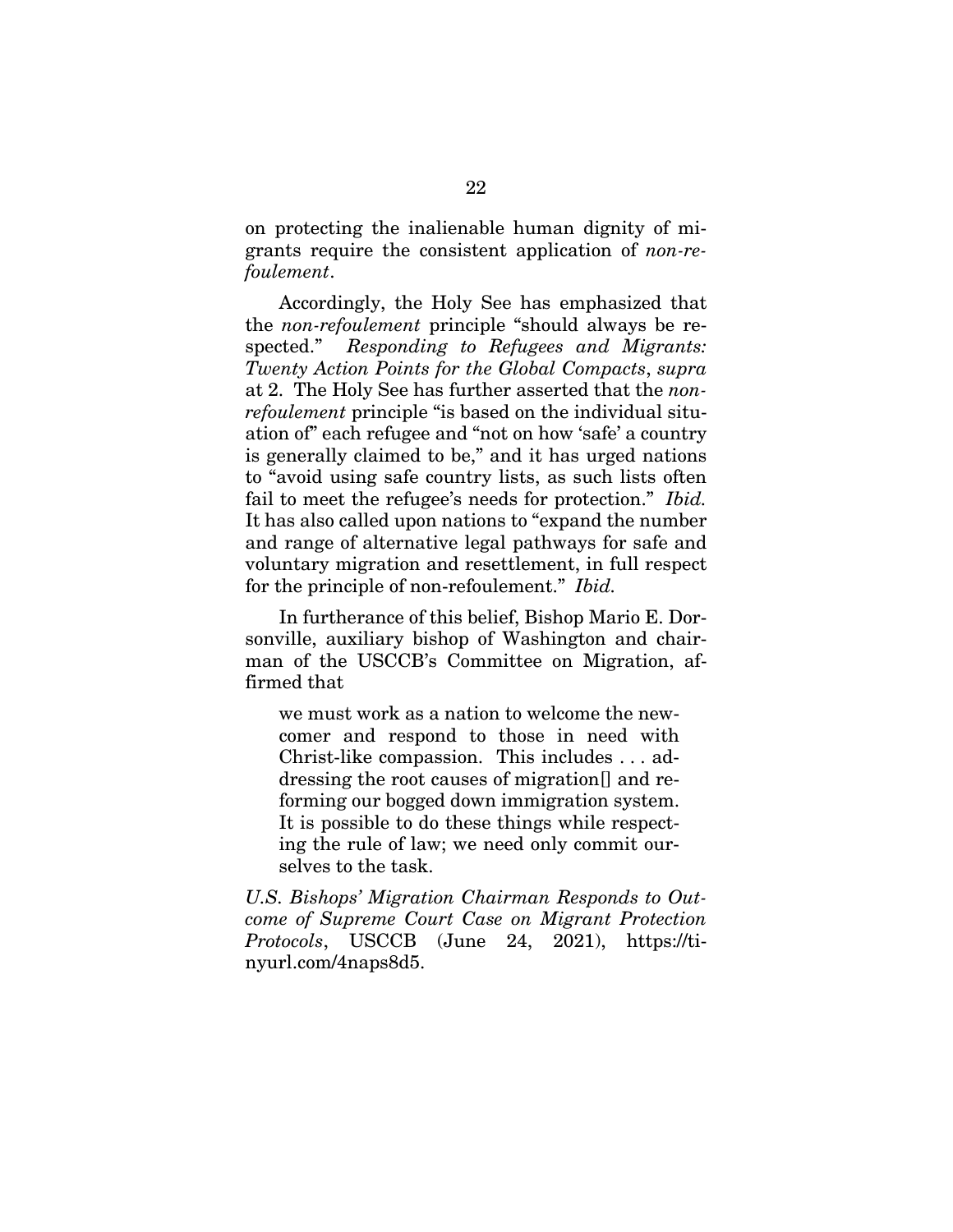If MPP is to continue, then it *must* be consistent with the *non-refoulement* obligations of Article 33. If it is inconsistent with *non-refoulement* obligations, it must be ended as illegal and immoral.

It is unnecessary here to relitigate whether the prior version of MPP violated the United States' *nonrefoulement* obligations—it did. The highest court to consider the question on the merits, the Ninth Circuit, held that "Congress intended [the Refugee Act and successors] to 'parallel' the anti-refoulement provision of Article 33," and MPP likely failed to "comply with the United States' anti-refoulement obligations under [the Refugee Act]." *See Innovation Law Lab* v. *Wolf*, 951 F.3d 1073, 1087–93 (9th Cir. 2020) (affirming an injunction of MPP under the Administrative Procedure Act), *vac'd as moot*, 5 F.4th 1099 (9th Cir. 2021) (mem.). And the Government's actions since—highlighting the numerous issues with the program and seeking to end it—strongly suggest agreement.

With *Innovation Law Lab* pending before the Supreme Court, the Secretary determined that rather than fight for a program that is inhumane and illegal, he would end MPP. After thorough consideration of the issues, the Secretary identified that "[i]n practice . . . there were pervasive and widespread reports of MPP enrollees being exposed to extreme violence and insecurity at the hands of transnational criminal organizations *that prey on vulnerable migrants as they waited in Mexico* for their immigration court hearings in the United States." Pet. App. 288a–289a (emphasis added). As noted above, for example, the Secretary relied on evidence showing "that 81% of individuals and families returned to Mexico under MPP did not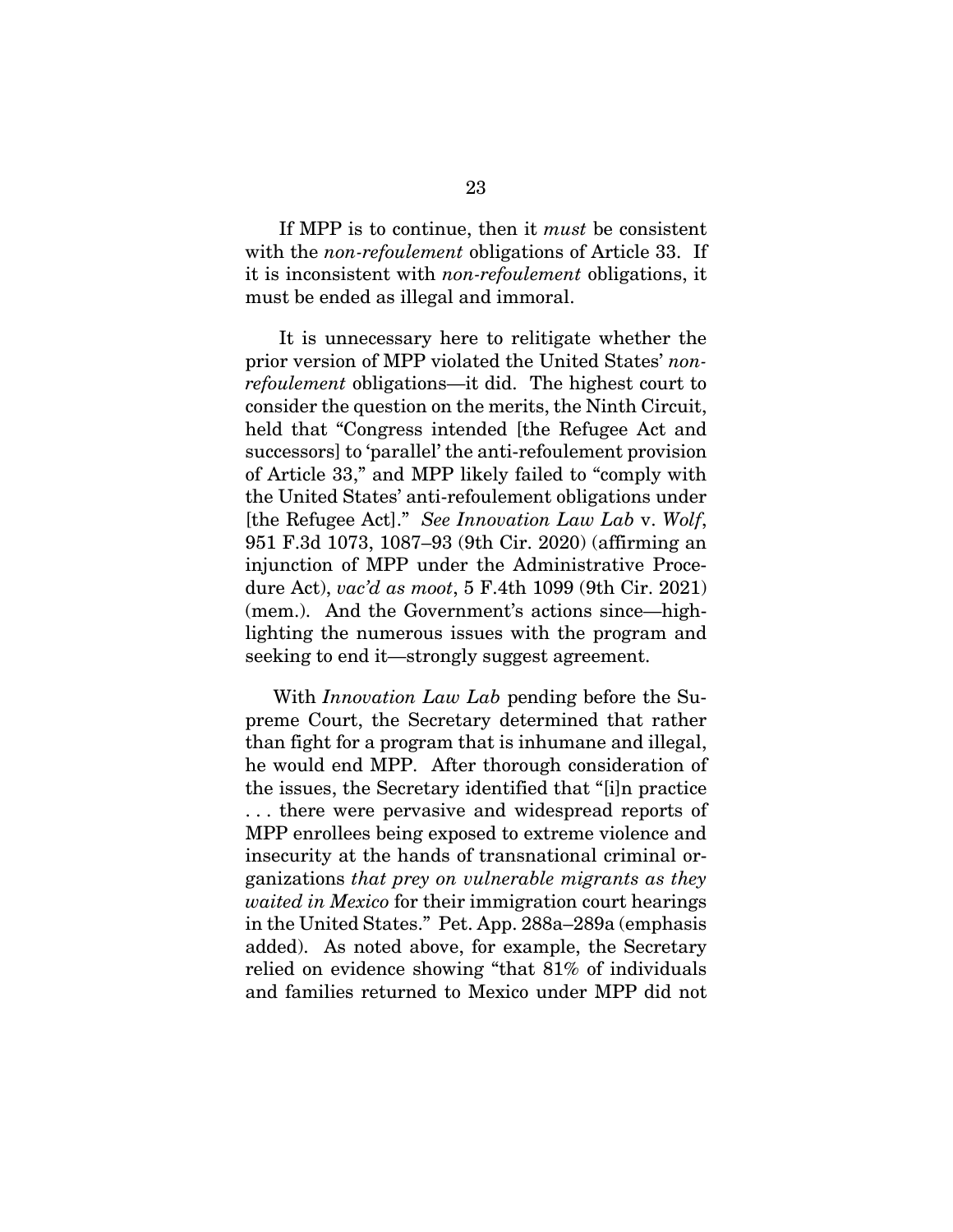feel safe in Mexico, and that *48% had been a victim or witness of violence* in Mexico." *Id.* at 290a (emphasis added). The Secretary, in light of these and other similar findings, correctly understood that the United States could no longer abandon individuals at risk of such violence by reimplementing MPP without a serious overhaul.

As the Secretary recognized, though, no such overhaul is possible. The Secretary identified four key areas in which MPP was particularly deficient: asylum seekers had to affirmatively state a fear of return to Mexico in order to be screened for exemption from the policy, *id.* at 293a–294a; they had to prove they were "more likely than not"<sup>5</sup> to face persecution if returned to Mexico, which is higher than the showing required to claim asylum from their home countries, *id.* at 294a–295a; they were not initially permitted to have counsel for *non-refoulement* interviews, *id.* at 295a–296a; and the program was plagued with operating inconsistencies and pressure on immigration officials to find against asylum seekers, *id.* at 296a. The Secretary recognized the possibility that these deficiencies could be shored up, but as the benefit of hindsight has made clear, he predicted that doing so would not solve the underlying *non-refoulement* problems. *Id.* at 297a; *see also UNHCR Comment on Reinstatement of U.S. Policy That Endangers Asylum Seekers*, UNHCR (Dec. 2, 2021), https://tinyurl.com/34tbusrr

 $\overline{a}$ 

<sup>5</sup> While this standard is consistent with the showing required for withholding of removal, which implements the Refugee Convention's *non-refoulement* provisions, this requirement is accompanied by the procedural safeguards attendant to a full merits hearing.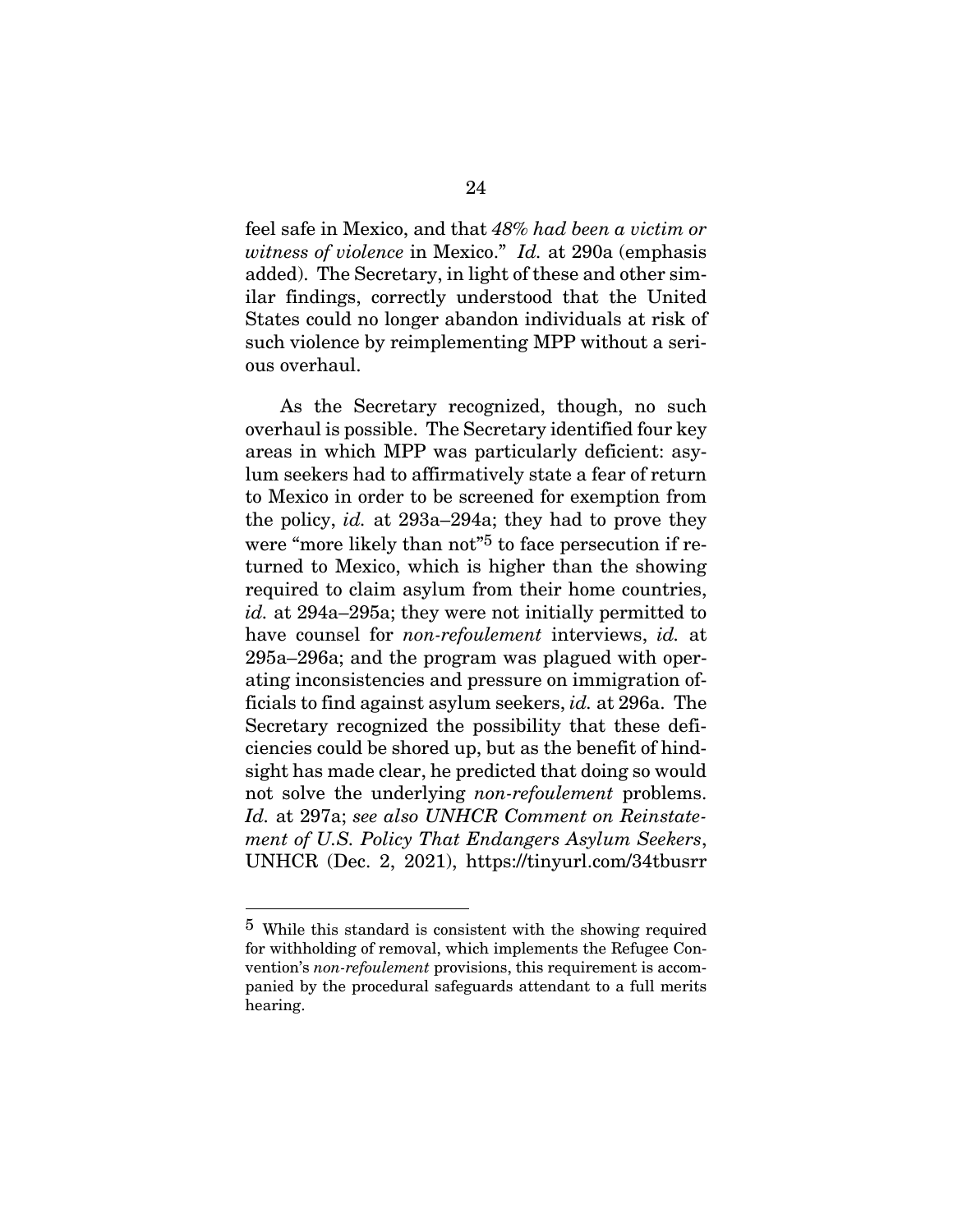("The announced adjustments to the policy are not sufficient to address these fundamental concerns.").

Specifically, the Secretary noted that, for any changes to correct these flaws, DHS would need to "lengthen the screenings and . . . devote additional asylum officers and detention space to these screenings, both of which are in short supply." Pet. App. 297a. That is, Congress had determined through the Refugee Act that certain procedural safeguards associated with full merits proceedings are necessary to fulfill the United States' legal and moral duties under the Refugee Convention. But lengthening the proceedings to comply—in essence, creating full merits determinations—would take immigration officials away from other duties, such as the obligation to handle affirmative asylum claims on the merits on a reasonable and timely basis, leaving asylum seekers in limbo longer in order to resolve these preliminary claims, with nowhere to house them. A solution to comply with one set of *non-refoulement* obligations by neglecting another set of *non-refoulement* obligations is not a solution at all.

*Non-refoulement* concerns were not the only reason the Secretary relied upon in deciding to terminate MPP, but they were by themselves sufficient. As this Court recognized, "if it is illegal for DHS to [continue doing a specific act], that conclusion supported . . . disallow[ing that specific act]." *DHS* v. *Regents of the Univ. of Cal.*, 140 S. Ct. 1891, 1912 (2020). And here, there is no question that numerous courts had recognized that it is illegal for DHS to continue violating *non-refoulement* obligations by returning individuals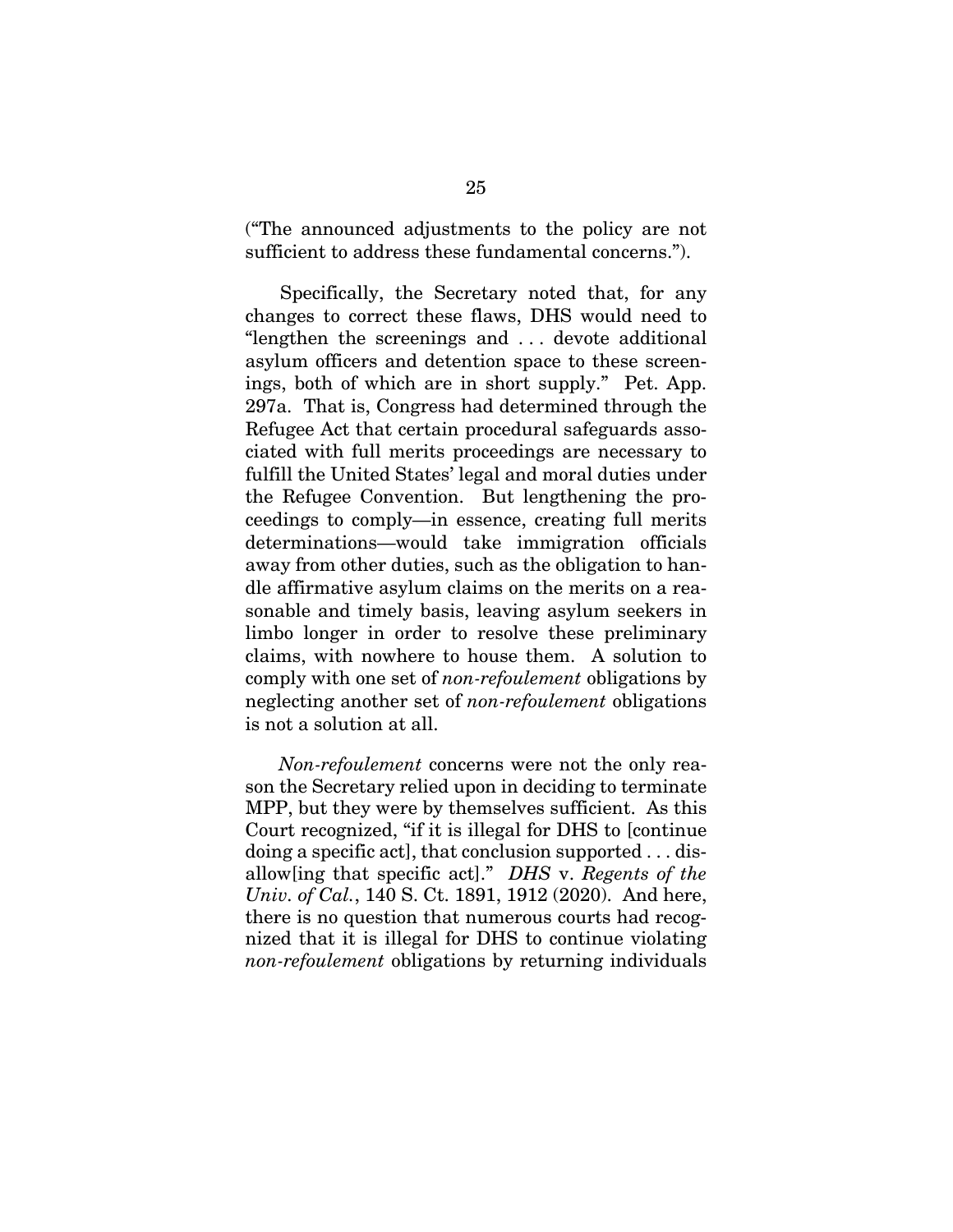to Mexico where they face persecution without implementing adequate procedural safeguards. *See* Pet. App. 282a n.33 (collecting cases).

In 1968, and again in 1980, the United States made a promise to be the "shining city upon a hill" and help "refugees ma[k]e their way through the choppy seas" to safety. President Ronald Reagan, *Farewell Address*, Ronald Reagan Presidential Libr. & Museum (Jan. 11, 1989), https://tinyurl.com/2p9czrc6. The Secretary's decision to listen to these courts and stop breaking that promise must stand.

#### **C.** *Amici* **Stand Against MPP.**

The Church's commitment to protecting human life and dignity demands that it take a strong position against MPP. Catholic Bishops in the United States have consequently been outspoken critics of MPP.

Catholic Bishops of the dioceses along the border issued a statement expressing their "total disagreement" with MPP. *Statement of the Bishops of the Border Between Texas and Northern Mexico*, Just. for Immigrants (Mar. 4, 2019), https://tinyurl.com/y3uma5m8. They explained that immigrants at our border are "brothers and sisters who are suffering, Christ in need," and emphasized that they should be given "the support they require, without assuming they are criminals, as they are sometimes perceived." *Ibid.*

After visiting the U.S.–Mexico border, Bishop Mark J. Seitz of El Paso condemned MPP, stating that "[r]espect for the truth demands that I speak up to say that this fundamental right to asylum here at the border really is effectively over." *Asylum at the Border Is "Effectively Over," El Paso Bishop Says*, Catholic Sentinel (June 28, 2020), https://tinyurl.com/mr2aparx.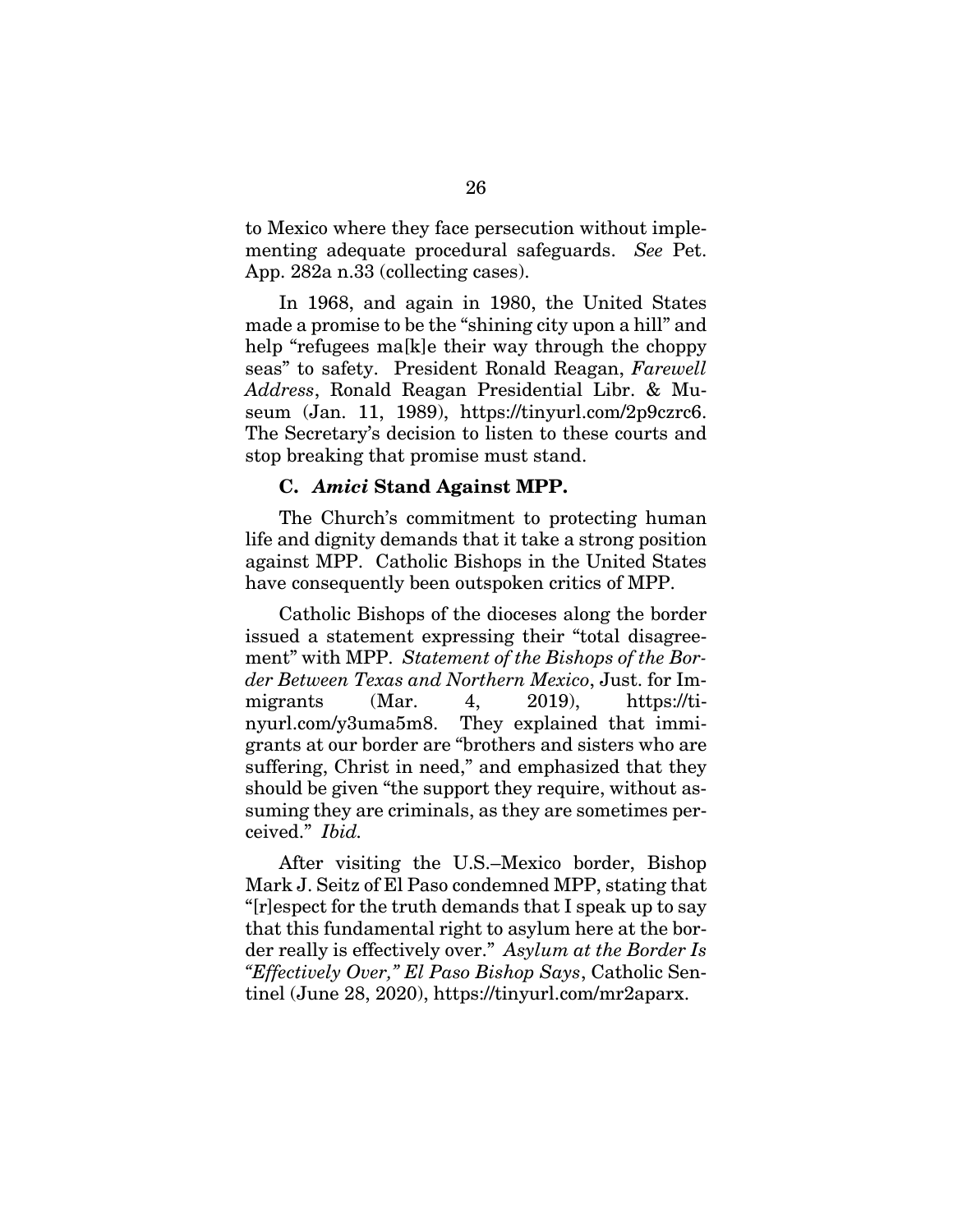More recently, after DHS announced it would reinstate MPP in December 2021, Bishop Seitz again condemned MPP, explaining that

the name itself is a lie. It has nothing to do with the protection of migrants, and it places families in dangerous situations among communities that are already suffering from a lack of resources. Second, MPP operates on the assumption that those coming to our border have no right to enter. To prevent those who seek asylum from entering is not only heartless, it is illegal.

*CLINIC Condemns the Biden Administration's Decision to Restart MPP and Doubles Down on Its Call for Termination, in Support of Asylum Seekers*, CLINIC (Dec. 2, 2021), https://tinyurl.com/2p8azht6.

Bishop Joe S. Vásquez of Austin, Texas, then chairman of the USCCB's Committee on Migration, and Sean Callahan, president and CEO of Catholic Relief Services, issued a statement joining the Texas and Mexico border Bishops in their opposition to MPP. Bishop Joe S. Vásquez & Sean Callahan, *USCCB Migration Chairman and CRS President Issue Statement Supporting Texas–Mexico Border Bishops' Statement on Recent U.S. Government Asylum Policy*, USCCB (Mar. 13, 2019), https://tinyurl.com/y39j7coq. They "urge[d] the Administration to reverse this policy, which needlessly increases the suffering of the most vulnerable and violates international protocols" and "affirm[ed] a person's right to seek asylum." *Ibid.* Bishop Vásquez and Mr. Callahan emphasized that "recent efforts to curtail and deter" the critical right to asylum, including MPP, were "deeply troubling." *Ibid.*